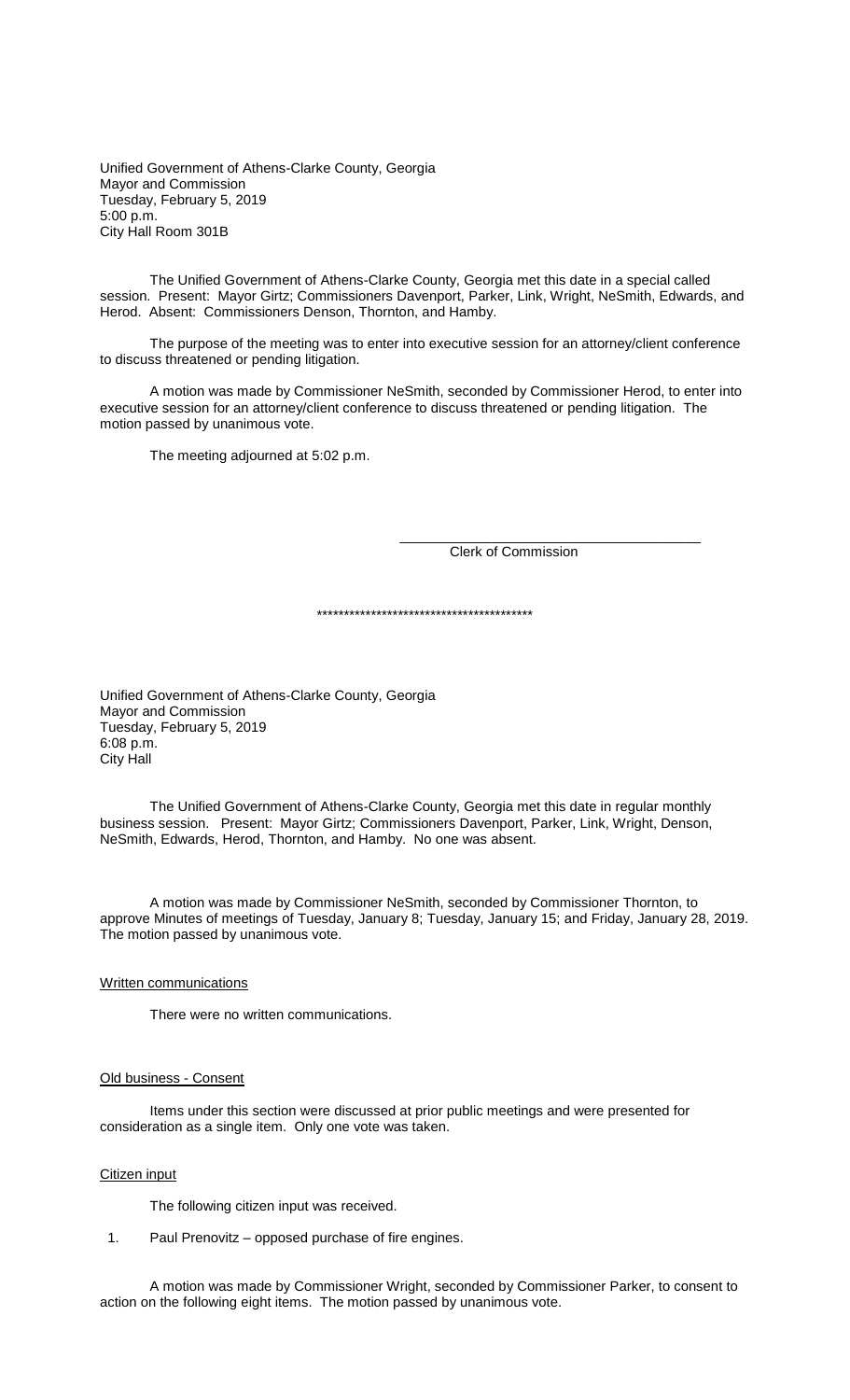1. ADOPT: a) The following ordinance (#19-02-02) which was presented by title only;

b) Approve the Athens-Clarke County Police Department's (ACCPD) acceptance of a competitive grant award from the Criminal Justice Coordinating Council (CJCC) in the amount of \$70,000 to provide partial funding for four investigators and a records technician in an effort to prevent and reduce crimes of violence against women as per agenda report dated December 5, 2018;

c) Approve continuation of four full-time authorized investigator positions and a records technician position through the remainder of CY19 at an annual cost of \$166,365; and

d) Authorize the Mayor and appropriate staff to execute all documents related to the grant.

AN ORDINANCE TO AMEND THE FY2019 OPERATING AND CAPITAL BUDGET FOR ATHENS-CLARKE COUNTY, GEORGIA SO AS TO PROVIDE GRANT FUNDING, IF AWARDED, FROM THE GEORGIA CRIMINAL JUSTICE COORDINATING COUNCIL'S (CJCC) STOP VIOLENCE AGAINST WOMEN ACT (VAWA) COMPETITIVE GRANT PROGRAM FOR EXPENSES RELATED TO FOUR INVESTIGATOR POSITIONS DIRECTLY SUPPORTING EFFORTS TO PREVENT AND REDUCE CRIMES OF VIOLENCE AGAINST WOMEN**;** AND FOR OTHER PURPOSES.

The Commission of Athens-Clarke County, Georgia hereby ordains as follows:

SECTION 1. The Commission of Athens-Clarke County, Georgia desires to amend the Grants Special Revenue Fund to provide grant funding, if awarded, from the Georgia Criminal Justice Coordinating Council's (CJCC) Stop Violence Against Women Act (VAWA) Competitive Grant Program for expenses related to four Investigator positions directly supporting efforts to prevent and reduce crimes of violence against women. Said Operating budget is hereby amended as follows:

Grants Special Revenue Fund:

REVENUES:

| REVENUES:<br>Increase:<br><b>CJCC STOP VAWA Competitive Grant</b> | \$70,000 |
|-------------------------------------------------------------------|----------|
| EXPENDITURES:<br>Increase:                                        |          |
| <b>Police Department:</b><br><b>Personal Services</b>             | \$70,000 |
|                                                                   |          |

SECTION 2. All ordinances or parts of ordinances in conflict herewith are hereby repealed.

2. APPROVE: TSPLOST 2018 Project #6, Sub-Project #2, property exchange and associated condemnation as follows:

a) Approve the acquisition of Firefly Trail Parcels 4B-1, 4B-2, 4B-3, and 5B belonging to J. Warren Blackmon (Formerly Mom & Pope Finance Co., Inc.) by property exchange as detailed in an Exchange Agreement between the Unified Government of Athens-Clarke County and J. Warren Blackmon shown on Attachment #1 of agenda report dated December 22, 2018 and authorize staff to advertise such proposed exchange in the county legal organ as required by law;

b) Adopt the below Amended Resolution as shown on Attachment #2 of said agenda report authorizing staff and ACCGOV legal counsel to file condemnation for title for property in the estate of Paul Smith, Jr. noted as Parcels 6A and 6B as shown on Attachment #1, Exhibit A**.** Parcels 6A and 6B are property to be exchanged for Mr. Blackmon's Firefly Trail Parcels 4B-1, 4B-2, 4B-3, and 5B;

c) Authorize the Mayor to execute a quitclaim deed to J. Warren Blackmon for the old alignment of Winterville Road as shown on Attachment #1, Exhibit A, as Old Winterville Road Tracts 1 and 2 as part of the exchange; and

d) Authorize the Mayor and appropriate staff to execute all related documents.

### **AMENDED RESOLUTION**

BE IT RESOLVED BY THE MAYOR AND COMMISSION OF ATHENS-CLARKE COUNTY: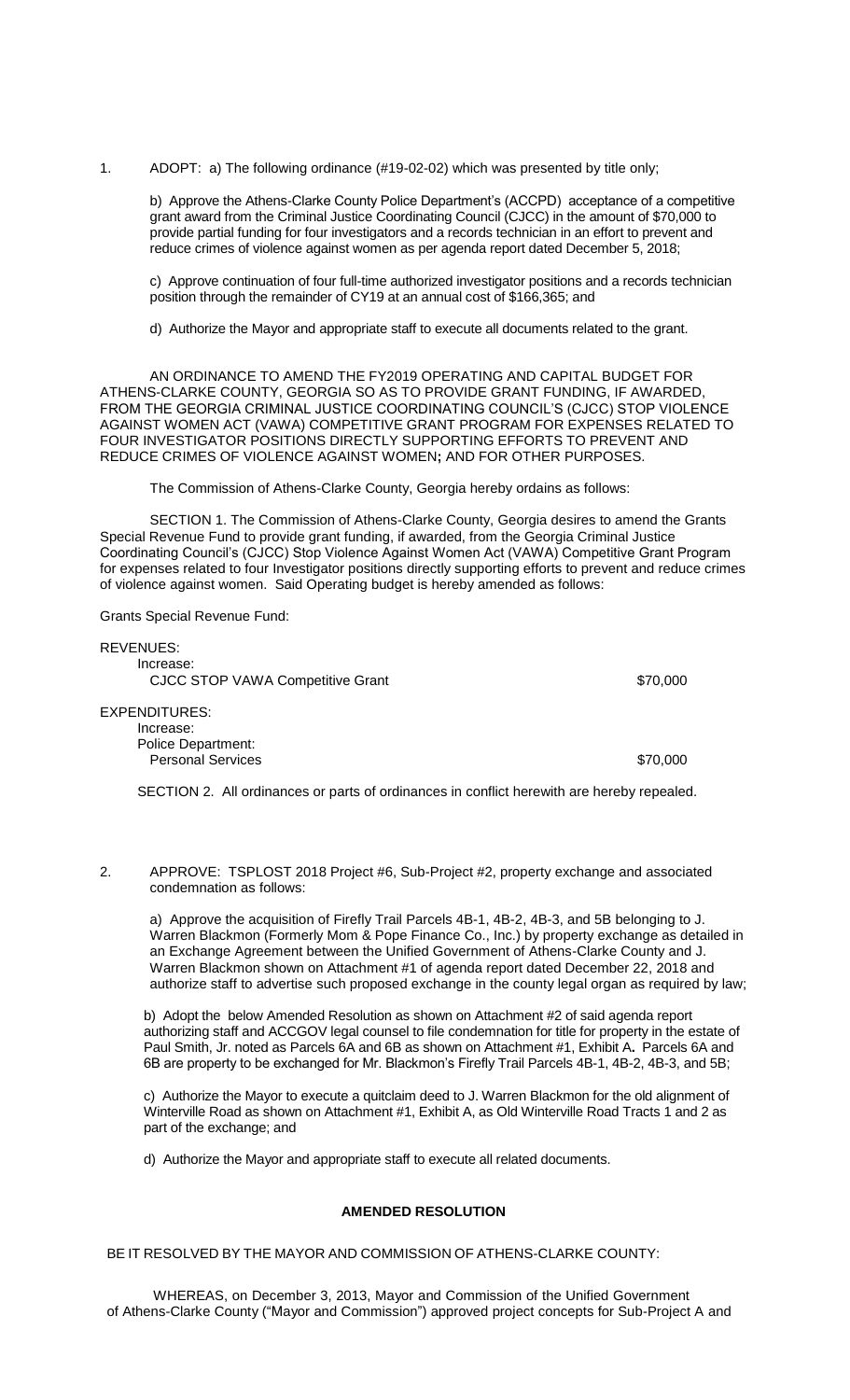Sub-Project B of the Rails to Trails Network Program (SPLOST Project #08) (the "Rails to Trails Project") and, with respect to Sub-Project B, directed staff of the Unified Government to begin necessary right-of-way acquisition, all pursuant to an agenda report with attachment presented to the Mayor and Commission at such meeting, such agenda report and the minutes of such meeting being incorporated herein by reference; and

WHEREAS, on July 5, 2016, the Mayor and Commission re-designated Sub-Project A described above as Sub-Project #1 and Sub-Project B described above as Sub-Project #2, all pursuant to an agenda report with attachments presented to the Mayor and Commission at such meeting, such agenda report and the minutes of such meeting being incorporated herein by reference; and

WHEREAS, the improvements to be constructed in accordance with Sub-Project #2 as described hereinabove are for transportation purposes and are intended to be used for enjoyment by the public and for the passage of vehicles, excluding motorized vehicles with certain exceptions; and

WHEREAS, the Mayor and Commission of Athens-Clarke County, Georgia have specifically determined and found that it is in the public interest and for a public purpose to construct Sub-Project #2 (the "Rails-to-Trails Sub-Project") as described hereinabove; and

WHEREAS, the Unified Government shall engage in negotiations with all of the property owners whose property or interests therein is needed for construction of the Rails-to-Trails Sub-Projects and desires to acquire such rights-of-way and easements through voluntary conveyance from such owners where reasonably possible; and

WHEREAS, construction of the Rails-to-Trails Sub-Project cannot proceed without the necessary rights-of-way and easements from all property owners, and

WHEREAS, the Mayor and Commission further find that the acquisition of the necessary rightsof-way and easements is an integral component of the Rails-to-Trails Sub-Project and such acquisition is necessary and appropriate to meet the needs of the citizens of Athens-Clarke County and that the use of eminent domain to acquire the necessary rights-of-way and easements is required for the completion of the Rails-to-Trails Sub-Project; and

WHEREAS, Article 9, Section 2, Paragraph 5 of the Georgia Constitution authorizes local governments to exercise the power of eminent domain for any public purpose; and

WHEREAS, the Mayor and Commission have determined that in order to accomplish the public purpose of the Rails-to-Trails Sub-Project it is necessary to exercise the right of eminent domain to acquire such rights-of-way and easements; and

WHEREAS, all questions of necessity, public purpose and public convenience with respect to the acquisition and construction of the Rails-to-Trails Sub-Project and the necessity of acquiring through eminent domain the permanent and temporary construction easements hereinabove described are hereby determined and established by the Mayor and Commission of Athens-Clarke County;

WHEREAS, the necessary permanent and temporary construction easements are more specifically shown on plat entitled "Survey for Rails to Trail – Georgia Railroad Project, Winterville Road – Section 1" consisting of 4 sheets, dated November 3, 2017, made by John Mark Dunlap, Georgia registered land surveyor ("Right-of-Way Survey Section 1"), as may be amended from time to time for corrections and technical adjustments, attached hereto as Exhibit A; and plat entitled "Survey for Rails to Trail – Georgia Railroad Project, Winterville Road – Section 2" consisting of 9 sheets, dated February 3, 2017, made by John Mark Dunlap, Georgia registered land surveyor (the "Right-of-Way Survey Section 2"), as may be amended from time to time for corrections and technical adjustments, attached hereto as Exhibit B. Right-of-Way Survey Section 1 and Right-of-Way Survey Section 2 being collectively referred to hereafter as the "Right-of-Way Plans"); and

WHEREAS, on February 6, 2018, the Mayor and Commission did approve by Resolution condemnation of the above-described easements for the public purpose stated hereinabove as shown on the Right-of-Way Plans and authorized the acquisition procedure shall proceed under Title 32 of the Official Code of Georgia, as the Rails-to-Trails Sub-Project's schedule of completion requires acquisition of such easements quickly and without delay. Time is of the essence.

NOW, THEREFORE, BE IT RESOLVED, that Tax Parcel 172D1 E003 held in the Estate of Paul Smith, Jr., as well as the Estate's interest in the adjacent railroad right-of-way, and noted as Parcels 6A and 6B on project plans, be condemned for title.

IT IS FURTHER RESOLVED that the Right-of-Way Plans be kept on file at the Unified Government of Athens-Clarke County, SPLOST Program Management Office, and that any interested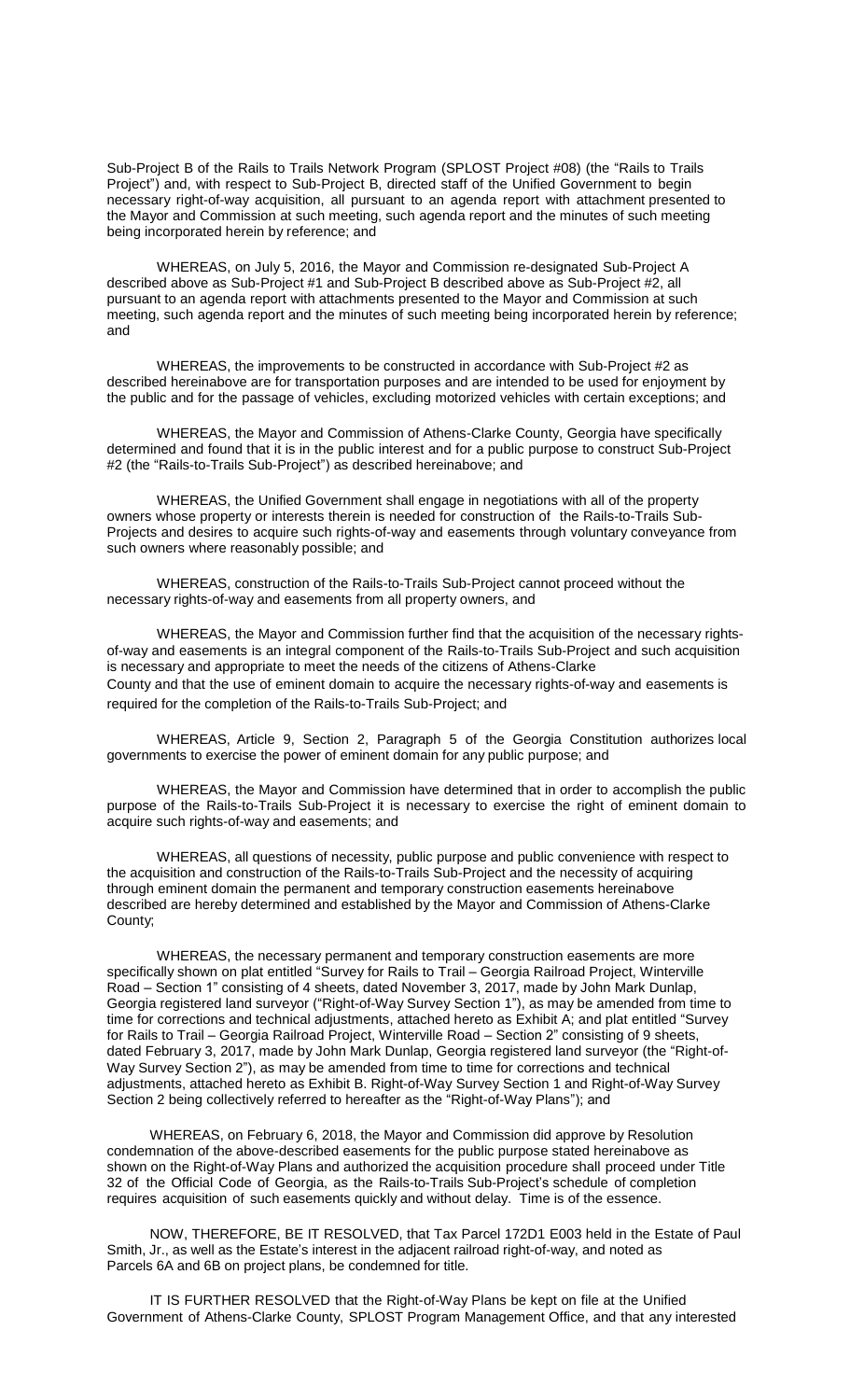party may obtain a copy of same by writing to the Unified Government of Athens-Clarke County, SPLOST Program Management Office at 300 College Avenue, Athens, Georgia, 30601, and paying a nominal cost therefor.

IT IS FURTHER RESOLVED that the Unified Government of Athens-Clarke County and its employees and agents may negotiate for and acquire the property needed for this project by gift, sale, or condemnation, and that the County Attorney and other proper agents or attorneys of the County, including but not limited to Special Counsel Gregory C. Sowell, Cook & Tolley, LLP, is hereby directed to prepare the necessary deeds, easements, closing documents, petitions, and/or declarations of taking, and/or orders and any other documents required to effectuate the foregoing.

IT IS FURTHER RESOLVED that the Mayor of the Unified Government of Athens-Clarke County, the Manager, the County Attorney, Special Counsel, and other agents as aforesaid, are authorized to sign any of the documents referenced in the preceding paragraph on behalf of the governing authority of the Unified Government of Athens-Clarke County, Georgia to complete the acquisition of the property required for the Rails-to-Trails Sub-Project.

- 3. APPROVE: Award of a contract to purchase two fire engines and associated equipment to the Sutphen Corporation for \$1,210,699 as per agenda report revised January 29, 2019; declare the two fire engines in least desirable mechanical condition surplus and authorize their disposal consistent with Unified Government of Athens-Clarke County (ACCGOV) policies; and authorize the Mayor and appropriate staff to execute all related documents.
- 4. APPROVE: Athens Downtown Development Authority request to add "Sitting with the Elders" event to the FY19 Community Events Program as per agenda report dated January 3, 2019.
- 5. APPROVE: a) Proposed revised preliminary plans for Oconee Rivers Greenway project (TSPLOST 2018, Project #05 & SPLOST 2011 Project #9) Sub-Project #2, as generally described in the Facts and Issues and as generally shown on Attachment #1 of agenda report dated December 26, 2018**;**

b) Authorize staff to negotiate and to finalize the land acquisition necessary to construct Oconee Rivers Greenway project (TSPLOST 2018, Project #05 & SPLOST 2011 Project #9) Sub-Project #2;

c) Authorize staff to complete final construction plans and enter the Bid & Award phase for Oconee Rivers Greenway project (TSPLOST 2018, Project #05 & SPLOST 2011 Project #9) Sub-Project #2; and

d) Authorize the Mayor and appropriate staff to execute all related documents.

6. APPROVE: Reappointments to the Oconee Rivers Greenway Commission for a term expiring December 31, 2023:

Karen Porter

Alex Patterson

- 7. HOLD: Boards, Authorities, and Commissions (BAC) handbook currently under review by Government Operations Committee. (Tuesday, November 20, 2018)
- 8. HOLD: SPLOST 2020 Program designated projects. (Tuesday, November 20, 2018)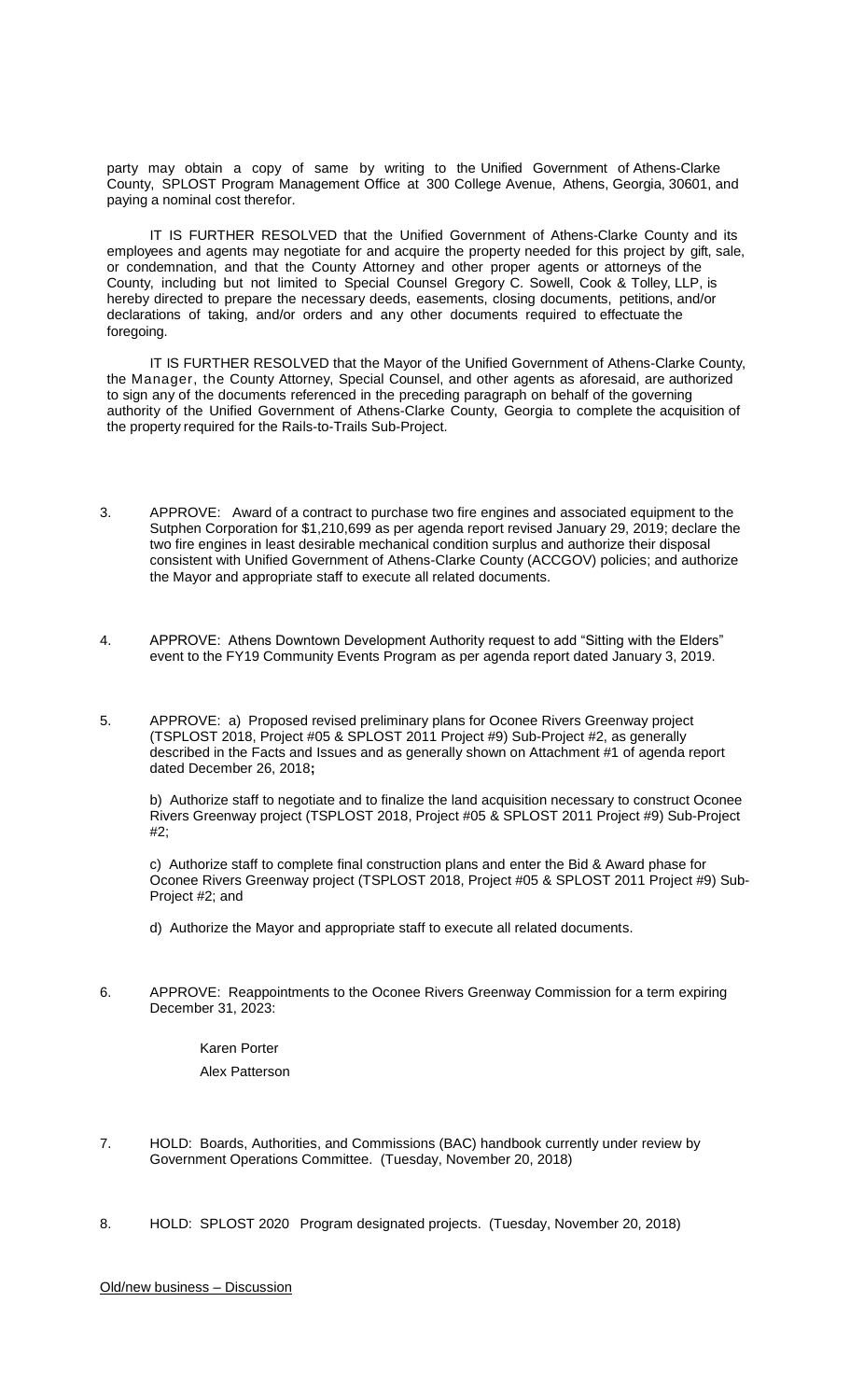### Citizen input

The following citizen input was received.

1. Cassidy Lord – supported revisions to stormwater management ordinance.

Old business – Discussion

A motion was made by Commissioner Parker, seconded by Commissioner Link, to

a) Approve submission of an application by the Athens-Clarke County Police Department (ACCPD) for the Edward Byrne Memorial Justice Assistance Grant (JAG) Program Existing Local Project Grant as per agenda report dated November 26, 2018;

b) Accept the grant funds, if awarded;

c) Authorize the continuation of four Athens-Clarke County Police Department (ACCPD) sworn officer positions in the Northeast Georgia Regional Drug Task Force, consistent with the grant award; and

d) Authorize the Mayor and appropriate staff to execute all documents associated with the grant with the requirement consideration be given within 30 days for the establishment of a criminal justice coordinating committee.

A substitute motion was made by Commissioner Wright, seconded by Commissioner NeSmith, to

a) Approve submission of an application by the Athens-Clarke County Police Department (ACCPD) for the Edward Byrne Memorial Justice Assistance Grant (JAG) Program Existing Local Project Grant as per agenda report dated November 26, 2018;

b) Accept the grant funds, if awarded;

c) Authorize the continuation of four Athens-Clarke County Police Department (ACCPD) sworn officer positions in the Northeast Georgia Regional Drug Task Force, consistent with the grant award; and

d) Authorize the Mayor and appropriate staff to execute all documents associated with the grant with the requirement that within the next six months a work session be scheduled to discuss criminal justice issues.

The substitute motion passed by unanimous vote.

A motion was made by Commissioner Link, seconded by Commissioner Hamby, to

a) Approve the proposed Preliminary Plans – Phase 2 for the SPLOST 2005 Project #10 and TSPLOST 2018 Project #9, Sub-Project #1 - Clayton Street Infrastructure & Transportation Improvements as described and shown in Attachment #1 of agenda report dated December 26, 2018;

b) Authorize staff to advance the portions of the project to be built with ACCGOV staff to the construction phase; and,

c) Authorize staff to complete the construction documents and advance Phase 2 to the bid and award phase of the project.

The motion passed by unanimous vote.

A motion was made by Commissioner NeSmith, seconded by Commissioner Link, to adopt the following resolution and ordinance (#19-02-03) which was presented by title only as per agenda report revised January 16, 2019. The motion passed by unanimous vote.

A RESOLUTION IN SUPPORT OF SPECIAL STORMWATER STANDARDS FOR CERTAIN EXISTING IMPERVIOUS SURFACE AREAS IN ATHENS-CLARKE COUNTY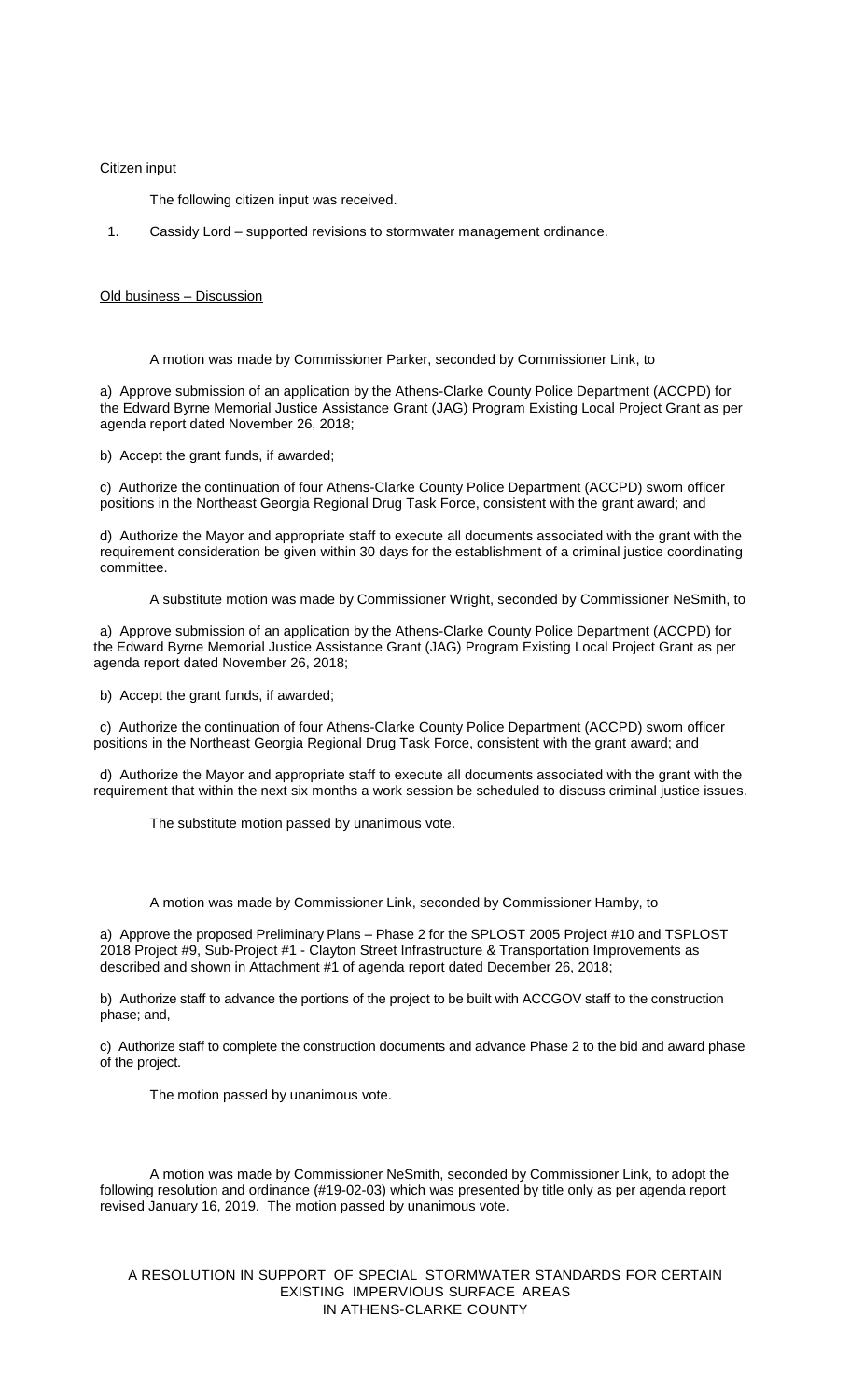### BE IT RESOLVED BY THE MAYOR AND COMMISSION OF ATHENS-CLARKE COUNTY:

WHEREAS, a goal of the federal Clean Water Act is to reduce pollutant loading to waters of the United States to the maximum extent practicable; and

WHEREAS, redevelopment represents the re-use of existing developed sites and often takes advantage of the presence of existing utilities and transportation infrastructure; and

WHEREAS, re-use of existing developed sites is less disruptive to natural resources and to impacts to waters of the Unites States than new development; and

WHEREAS, one of the guiding principles of the Athens-Clarke County Comprehensive Plan is to dedicate substantial areas of the county for rural and agricultural use and to conserve natural resources and open spaces, referred to in said plan as a "green belt;" and

WHEREAS, redevelopment offers an opportunity to improve stormwater runoff characteristics from sites that are already developed and to reduce adverse impacts on the green belt; and

WHEREAS, special stormwater standards are proposed for cases in which existing impervious surfaces are replaced or disturbed, and application of the full unified stormwater criteria described in the Georgia Stormwater Management Manual is infeasible and would not reduce pollutant loadings to the maximum extent practicable; and

WHEREAS, application of these special stormwater standards for replacement or disturbance of existing impervious surfaces in these cases will promote the conservation and preservation of undeveloped properties in the green belt and elsewhere, improve stormwater runoff characteristics as part of redevelopment of the existing built environment, and improve stormwater runoff characteristics to neighboring properties and to waters of the United States; and

WHEREAS, redevelopment is critical to the continued vitality of Athens-Clarke County in part due to its small geographic area and the unusually high percentage of government-owned property; and

WHEREAS, the Georgia Stormwater Management Manual encourages jurisdictions to adopt ordinance revisions that encourage redevelopment and smart growth, including promotion of infill redevelopment in areas already served by infrastructure;

WHEREAS, the adoption of the special stormwater standards for certain developed properties with impervious surfaces will serve to reduce pollutant loading to the waters of the United States to the maximum extent practicable,

NOW, THEREFORE, BE IT RESOLVED by the Mayor and Commission of the Unified Government of Athens-Clarke County, Georgia;

Section 1: That special stormwater standards for cases in which full application of the unified stormwater criteria to existing impervious surfaces would prevent redevelopment opportunities in Athens-Clarke County be adopted as part of the Athens-Clarke County Stormwater Management Ordinance to reduce pollutant loadings to local receiving waterways to the maximum extent practicable.

Section 2: That the Manager and staff take all reasonable and necessary measures to implement such standards.

## AN ORDINANCE TO AMEND THE CODE OF ATHENS-CLARKE COUNTY, GEORGIA WITH RESPECT TO STORMWATER MANAGEMENT; AND FOR OTHER PURPOSES.

The Commission of Athens-Clarke County, Georgia hereby ordains as follows:

SECTION 1. Section 5-4-1 entitled "*Purpose and intent*" of the Code of Athens-Clarke County, Georgia, subsection (2) is hereby amended by deleting from said section the words "as nearly as" and adding the words "to the maximum extent" so that said subsection is:

"Sec. 5-4-1. – Purpose and intent.

(2) Require that new development and redevelopment maintain the pre-development hydrologic response in their post-development state to the maximum extent practicable in order to reduce flooding, streambank erosion, nonpoint source pollution and increases in stream temperature, and to maintain the integrity of stream channels and aquatic habitats;"

SECTION 2. Section 5-4-1 entitled "*Purpose and intent"* of the Code of Athens-Clarke County, Georgia is hereby amended by adding new subsections (6) and (7) and renumbering the subsections so that said section is: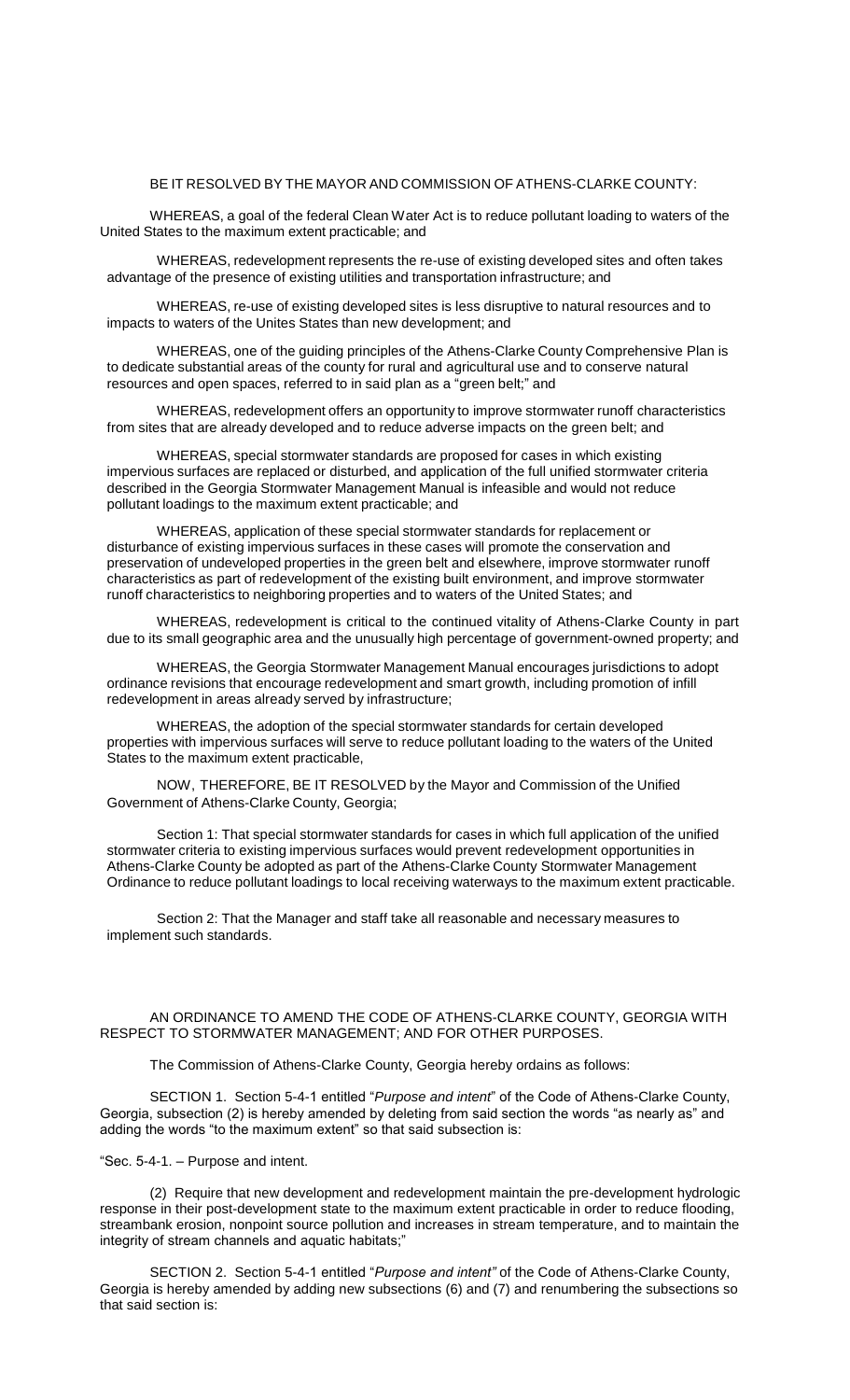"Sec. 5-4-1. - Purpose and intent**.**

The purpose of this article is to protect, maintain and enhance the public health, safety, environment and general welfare by establishing minimum requirements and procedures to control the adverse effects of increased post-development stormwater runoff and nonpoint source pollution associated with new development and redevelopment. It has been determined that proper management of post-development stormwater runoff will minimize damage to public and private property and infrastructure, safeguard the public health, safety, environment and general welfare of the public, and protect water and aquatic resources. This article seeks to meet that purpose through the following objectives:

(1) Establish decision-making processes surrounding land development activities that protect the integrity of the watershed and preserve the health of water resources;

(2) Require that new development and redevelopment maintain the pre-development hydrologic response in their post-development state to the maximum extent practicable in order to reduce flooding, streambank erosion, nonpoint source pollution and increases in stream temperature, and to maintain the integrity of stream channels and aquatic habitats;

(3) Establish minimum post-development stormwater management standards and design criteria for the regulation and control of stormwater runoff quantity and quality;

(4) Establish design and application criteria for the construction and use of structural stormwater control facilities that can be used to meet the minimum post-development stormwater management standards;

(5) Encourage the use of nonstructural stormwater management and stormwater better site design practices, such as the preservation of greenspace and other conservation areas, to the maximum extent practicable. Coordinate site design plans, with the county's greenspace program, parks and greenway network plan;

(6) Encourage the advantages of urban and brownfield redevelopment and adaptive re-use to reduce the loss of natural areas and open space elsewhere and avoid the need for additional infrastructure to support new development. Follow guidance in the Georgia Stormwater Management Manual to utilize legal mechanisms to allow more land to be left in a natural state by using incentives or regulatory measures to promote infill and redevelopment in areas already served by infrastructure.

(7) Encourage the development within existing urbanized areas on or between previously developed land that is currently underutilized, such as degraded parking lots or shopping centers.

(8) Establish provisions for the long-term responsibility for and maintenance of structural stormwater control facilities and nonstructural stormwater management practices to ensure that they continue to function as designed, are maintained, and pose no threat to public safety or to the integrity of downstream water resources; and

(9) Establish administrative procedures for the submission, review, approval and disapproval of stormwater management plans, and for the inspection of approved active projects, and long-term follow up."

SECTION 3. Section 5-4-2 entitled "*Definitions*" of the Code of Athens-Clarke County, Georgia, is hereby amended by adding thereto the following definition:

"Sec. 5-4-2. – Definitions**.**

*Adjusted tract acreage* means the total area of the parcel less any of the following areas:

- a. Land within the 100-year floodplain;
- b. Bodies of open water over 5,000 square feet contiguous area;
- c. Wetlands that meet the definition of the Army Corps of Engineers pursuant to the Clean water act;
- d. Land lying within the 100-foot or 75-foot riparian buffers identified on the Athens-Clarke County Environmental Areas Map;
- e. For state waters not identified on the Environmental Areas Map, land lying within the state-mandated 25-foot riparian buffer; and
- f. Land with slopes greater than 25 percent over 5,000 square feet contiguous area."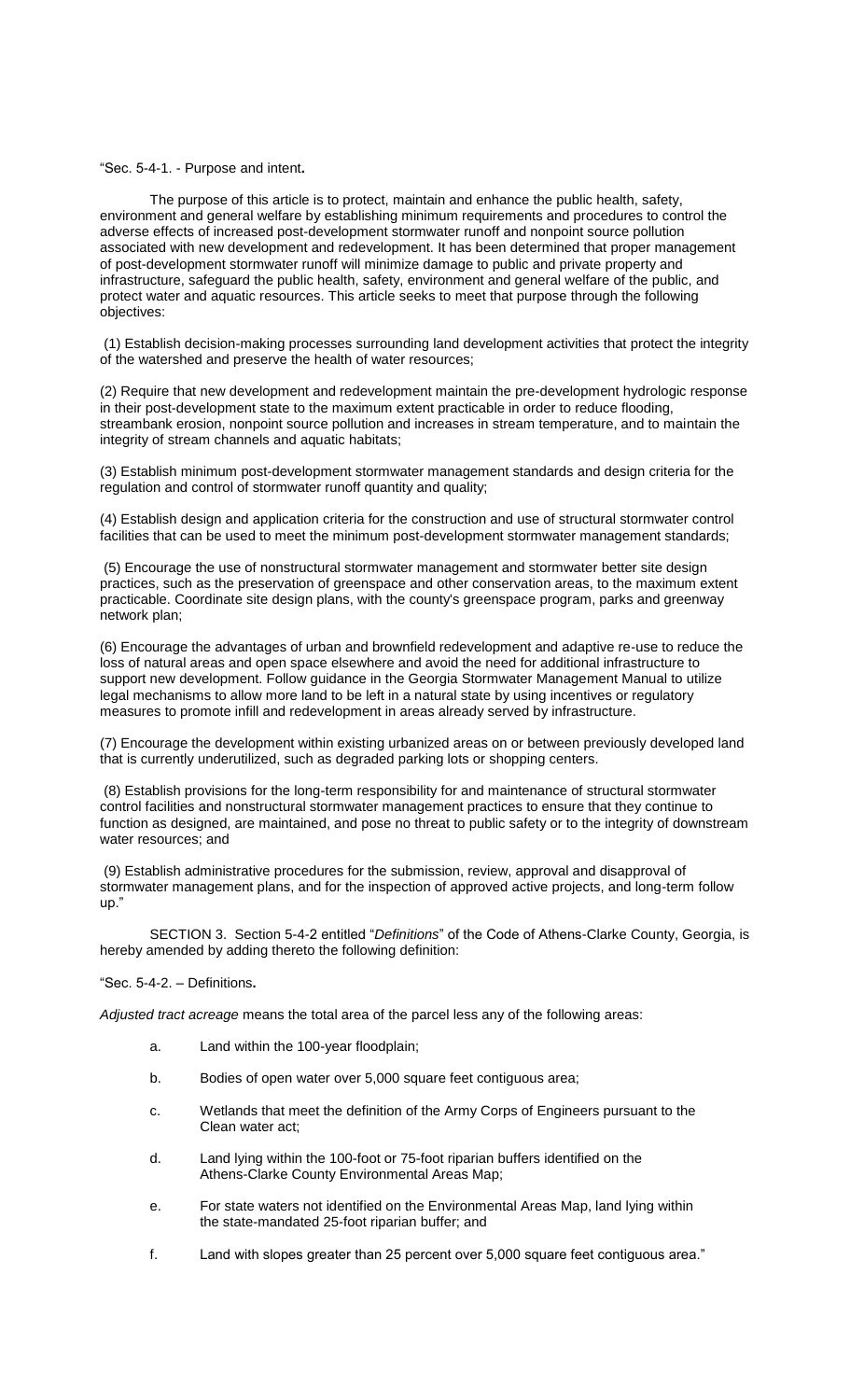SECTION 4. Section 5-4-2 entitled "*Definitions"* of the Code of Athens-Clarke County, Georgia, is hereby amended by deleting the word "cover" and replacing it with the word "surface" so that the definition for *Impervious surface* is:

#### "Sec. 5-4-2. – Definitions.

*Impervious surface* means a surface composed of any material that significantly impedes or prevents the natural infiltration of water into soil. Impervious surfaces include, but are not limited to, rooftops, buildings, streets and roads, and any concrete or asphalt surface."

SECTION 5. Section 5-4-2 entitled "*Definitions"* of the Code of Athens-Clarke County, Georgia, is hereby amended by deleting the word "and" and replacing it with the word "or" so that the definition for *Land development* is:

### "Sec. 5-4-2. – Definitions.

*Land development* means any land change, including, but not limited to, clearing, digging, grubbing, stripping, removal of vegetation, dredging, grading, excavating, transporting and filling of land, building construction, paving or any other installation of impervious cover."

SECTION 6. Section 5-4-2 entitled "*Definitions*" of the Code of Athens-Clarke County, Georgia, is hereby amended by adding thereto the following definition:

#### "Sec. 5-4-2. – Definitions**.**

*Runoff from Existing Impervious Surfaces (REIS) Management Volume* means the volume of water that results from one-half (0.5) inch of stormwater runoff from existing impervious surfaces within the site. It is calculated by multiplying the existing impervious surface area within the site by a depth of one-half inch.

SECTION 7. Section 5-4-3 entitled "*Applicability"* of the Code of Athens-Clarke County, Georgia, is deleted in its entirety and the following new section is inserted in lieu thereof:

#### "Sec. 5-4-3. – Applicability**.**

This article shall be applicable to all land development, including, but not limited to, site plan applications, subdivision applications, and land disturbance activity applications, unless exempt pursuant to section 5-4-4.

(a) *New development and redevelopment sites.* These standards apply to any new development or redevelopment site that meets one or more of the following criteria:

(1) New development that creates or adds 5,000 square feet or more of new impervious surface area, or that involves land disturbing activity of one acre or greater including projects less than one acre if they are part of a larger common plan of development or sale;

(2) Redevelopment of a previously developed site that creates, adds, or replaces 5,000 square feet or greater of new impervious surface area, or that involves land disturbing activity of one acre or more, including projects less than one acre if they are part of a larger common plan of development or sale;

(3) Any new development or redevelopment, regardless of size, that is determined by the transportation and public works director to be a hotspot land use; or

(4) Any development or redevelopment project that is upstream of a known public flooding problem as identified by the Department of Transportation and Public Works in the AreaWide Stormwater Master Plan, as amended from time to time, on file and available for public inspection at the Department of Transportation and Public Works."

(b) *Infeasibility*. In certain cases in which it can be partially or fully demonstrated infeasible to satisfy the post-development stormwater management performance criteria as provided in 5-4-7(a), minimum stormwater standards are specified in section 5-4-7(c) of this chapter for those cases.

(c) *Compatibility with other regulations*. This article is not intended to modify or repeal any other ordinance, rule, regulation or other provision of law. The requirements of this article are in addition to the requirements of any other ordinance, rule, regulation or other provision of law, and where any provision of this article imposes restrictions different from those imposed by any other ordinance, rule, regulation or other provision of law, whichever provision is more restrictive shall control.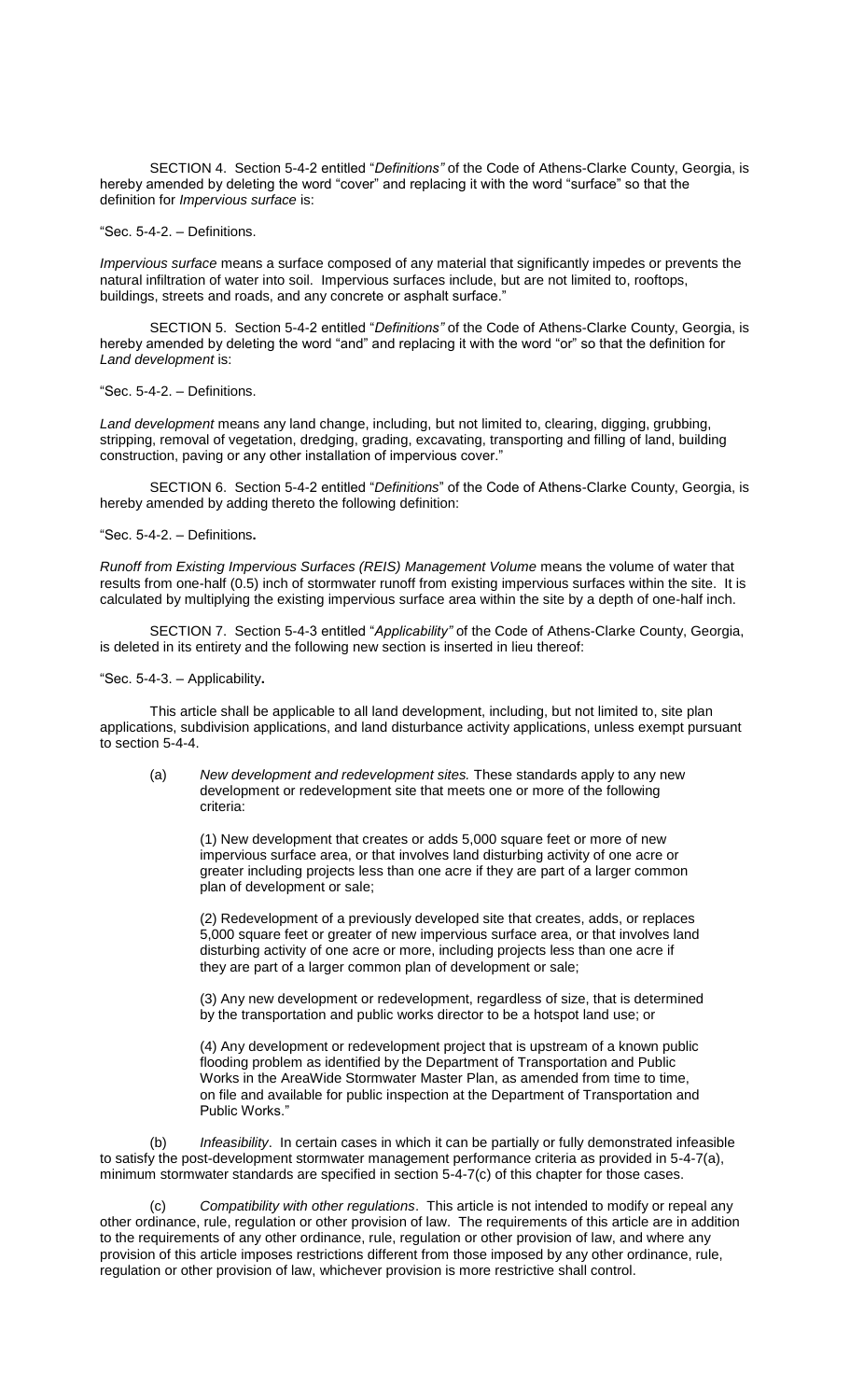(d) *Stormwater design manual.* The Department will utilize the policy, criteria and information including technical specifications and standards in the *Georgia Stormwater Management Manual* and any relevant local requirements, for the proper implementation of the requirements of this article. This includes any addenda or updates to the *Georgia Stormwater Management Manual* or local design guidelines as approved in the Transportation and Public Works Department Technical Standards."

SECTION 8. Section 5-4-7 entitled *"Post-development stormwater management performance criteria"* of the Code of Athens-Clarke County, Georgia is hereby deleted in its entirety and the following new section is inserted in lieu thereof:

"Sec. 5-4-7. - Post-development stormwater management performance criteria.

(a) The following performance criteria shall be applicable to all stormwater management plans, unless otherwise provided for in this article:

- Water quality. All stormwater runoff generated from a site shall be adequately treated before discharge. Adequately treated is designed to remove 80 percent of the average annual postdevelopment total suspended solids (TSS) load. It will be presumed that a stormwater management system complies with this requirement if:
	- a. It is sized to treat the prescribed water quality treatment volume from the site, which is defined as the runoff volume resulting from the first 1.2 inches of rainfall from a site, or it retains the first 1.0 inch of rainfall onsite using approved runoff reduction methods;
	- b. Appropriate structural stormwater controls or nonstructural practices are selected, designed, constructed or preserved, and maintained according to the specific criteria in the *Georgia Stormwater Management Manual*; and
	- c. Runoff from hotspot land uses and activities identified by the Department are adequately treated and addressed through the use of appropriate structural stormwater controls, nonstructural practices and pollution prevention practices.

(2) *Groundwater recharge.* Annual groundwater recharge rates shall be maintained by promoting infiltration through the use of structural and non-structural methods. The following standards apply only to those projects that disturb one acre or more of land:

- a. At a minimum, the annual recharge from post development site conditions shall mimic the annual recharge from pre-development site conditions.
- b. The criteria for maintaining recharge is based on the average annual recharge rate of the hydrologic soil group(s) (HSG) present at a site as determined from USDA, NRCS soil surveys and from detailed site investigations.
- c. The recharge volume criterion does not apply to any portion of a site designated as a stormwater hotspot nor any project considered as redevelopment.
- d. In addition, the appropriate local review authority may alter or eliminate the recharge volume requirement if the site is situated on unsuitable soils. The applicant must provide a professional geo-technical investigation demonstrating the site has unsuitable nonpermeable soils.

(3) *Stream channel and aquatic habitat protection.* Protection of stream channels from bank and bed erosion and degradation shall be provided by using all of the following three approaches:

- a. Preservation, restoration and/or reforestation with native vegetation of the applicable stream buffer;
- b. 24-hour extended detention storage of all stormwater runoff generated from a site by the one-year, 24-hour return frequency storm event; and
- c. Post development erosion prevention measures such as energy dissipation and velocity control. These measures shall take into consideration location and size of outlet control structure.
- (4) *Overbank flood protection.* Downstream overbank flood protection and property protection shall be provided by controlling the site's post-development peak discharge rate to the predevelopment rate for the 25-year, 24-hour return frequency storm event. If control of the oneyear, 24-hour storm under section 5-4-7(3) is exempted, then peak discharge rate attenuation of the two-year through the 25-year return frequency storm event must be provided.
- (5) *Extreme flooding protection.* Extreme flood and public safety protection shall be provided by controlling and safely conveying the site's 100-year, 24-hour return frequency storm event such that flooding is not exacerbated.
- (6) *Structural stormwater controls.* All structural stormwater management facilities shall be selected and designed using the appropriate criteria from the *Georgia Stormwater Management Manual* and any local addenda. All structural stormwater controls must be designed appropriately to meet their intended function. For other structural stormwater controls not included in the *Georgia Stormwater Management Manual*, or for which pollutant removal rates have not been provided, the effectiveness and pollutant removal of the structural control must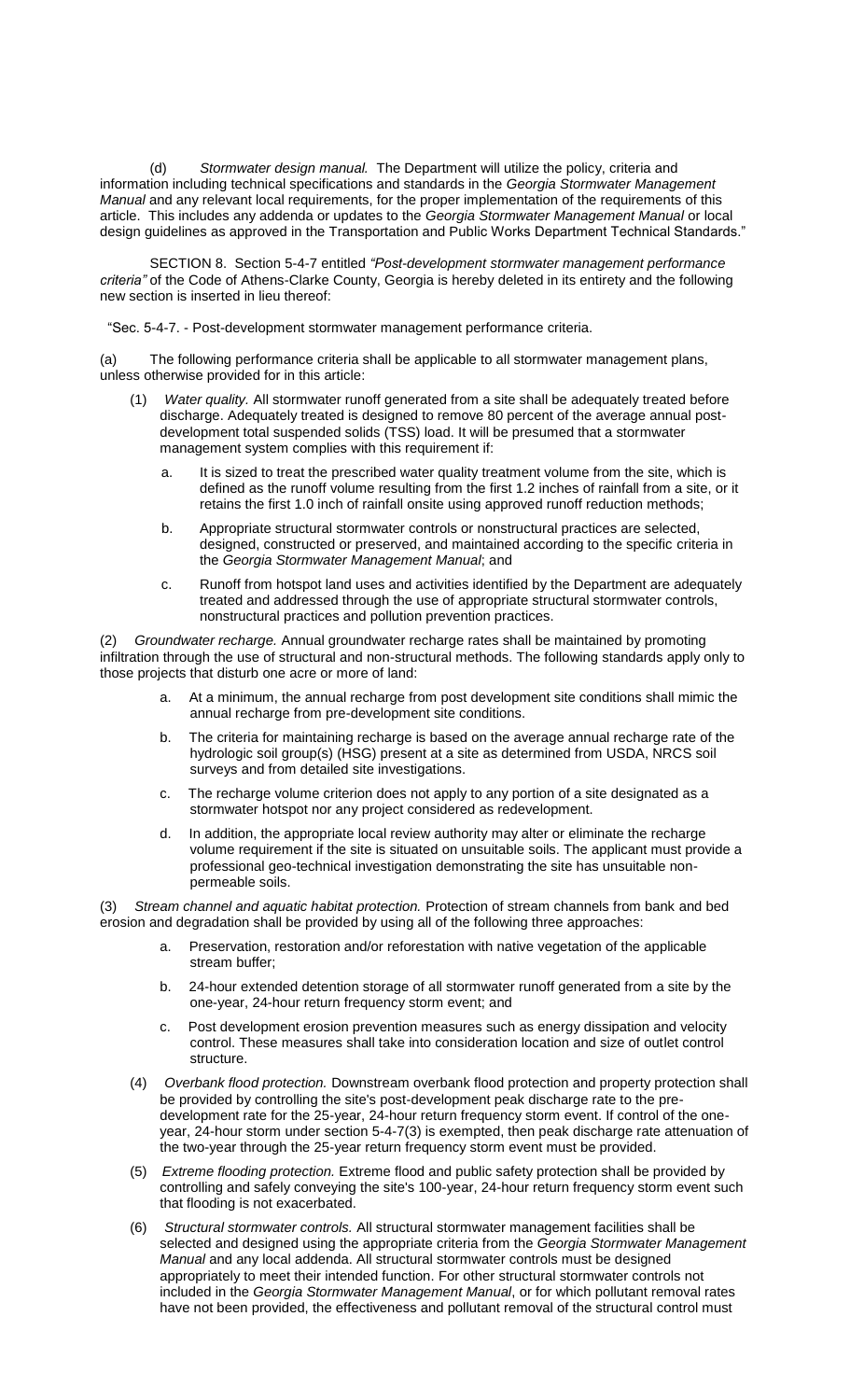be documented through prior studies, literature reviews, or other means and receive approval from the Department before being included in the design of a stormwater management system.

Applicants shall consult the *Georgia Stormwater Management Manual* for guidance on the factors that determine site design feasibility when selecting and locating a structural stormwater control.

- (7) *Stormwater credits for nonstructural measures.* The use of one or more site design measures by the applicant may allow for a reduction in the water quality treatment volume required under section 5-4-7(1). The applicant may, if approved by the Department, take credit for the use of stormwater better site design practices and reduce the water quality volume requirement. Credits shall be made available pursuant to the provisions governing credits in the *Georgia Stormwater Management Manual* or as provided for in the Transportation and Public Works Department Technical Standards.
- (8) *Drainage system guidelines.* Stormwater conveyance facilities, which may include but are not limited to culverts, stormwater drainage pipes, catch basins, drop inlets, junction boxes, headwalls, gutter, swales, channels, ditches, and energy dissipaters shall be provided when necessary for the protection of public right-of-way, public properties, and private properties adjoining project sites and/or public right-of-ways. Stormwater conveyance facilities that are designed to carry runoff from more than one parcel, existing or proposed, shall meet the following requirements:
	- a. Methods to calculate stormwater flows shall be in accordance with the stormwater design manual;
	- b. All culverts, pipe systems and open channel flow systems shall be sized in accordance with the stormwater management plan using the methods included in the stormwater design manual; and
	- c. Design and construction of stormwater conveyance facilities shall be in accordance with the criteria and specifications found in the stormwater design manual.

(9) *Dam design guidelines.* Any land disturbing activity that involves a site which proposes a dam shall comply with the provisions of O.C.G.A. § 12-5-370 et seq. (the "Georgia Safe Dams Act") and the rules for dam safety promulgated thereunder, as applicable.

(b) The Transportation and Public Works Director may determine that redevelopment on a previously developed site that includes all stormwater management measures necessary to satisfy all of the postdevelopment stormwater management performance criteria as provided in 5- 4-7(a) is fully or partially infeasible.

(1) An applicant for such an infeasibility determination shall provide justification demonstrating how the redevelopment satisfies the Better Site Design and smart growth principles, as defined in the *Georgia Stormwater Management Manual*. The Transportation and Public Works Director shall consider the application and existing site conditions to determine full or partial infeasibility on a site by site basis which shall satisfy at least one of the following criteria:

a. The redevelopment site is situated on parcel(s) with impervious cover in excess of 80% of the maximum allowable lot coverage for the applicable zoning category, as calculated considering only the adjusted tract acreage;

b. The redevelopment site includes mitigating circumstances including shallow bedrock, contaminated soils, high groundwater, or presence of existing utilities; or

c. Conformance with post-development stormwater management performance criteria on the redevelopment site would damage a community resource or impact threatened or endangered species habitat.

(2) Only redevelopment sites that satisfy the following additional criteria will be eligible to be determined partially or fully infeasible for post-development performance criteria as provided in 5- 4-7(a).

> a. The site is situated in an area in the I (Industrial), E (Employment), C (Commercial) or RM (Mixed-Density Residential) zones as designated and established in Title 8, entitled Zoning and Development Standards of this Code together with any churches or schools permitted in any other zone by special use permit;

b. The site is not classified as a hotspot; and

c. The site is not upstream of a known public flooding problem as identified by the Department of Transportation and Public Works in the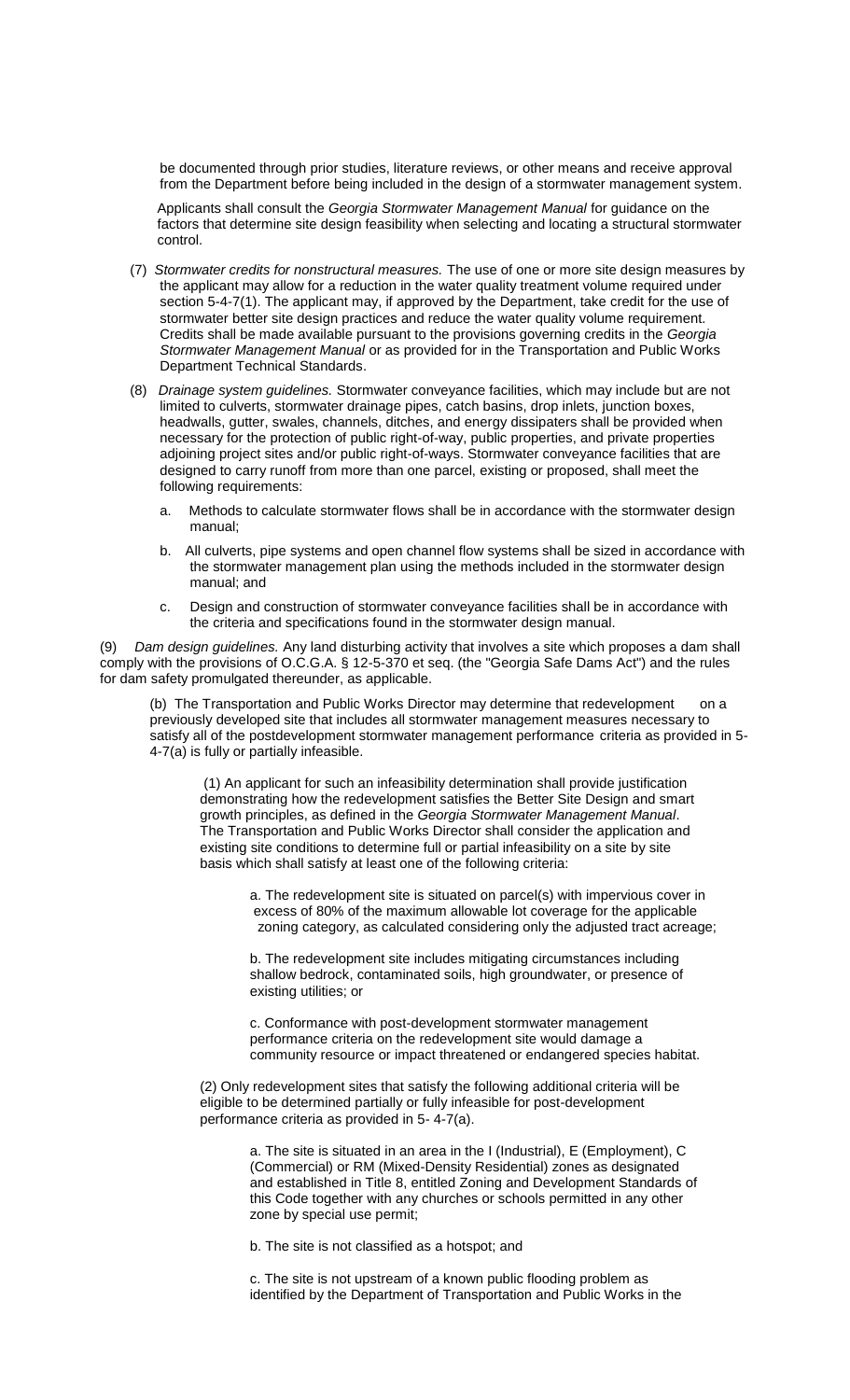Area-Wide Stormwater Master Plan, as amended from time to time, on file and available for public inspection at the Department of Transportation and Public Works.

(c) Any site determined to be fully or partially infeasible for post-development performance criteria according to 5-4-7(b) shall be exempt from satisfying any criteria deemed infeasible by the Transportation and Public Works Director. In such case, and unless otherwise provided for in this article, the following post-development stormwater management performance criteria shall apply at a minimum:

(1) *Existing deficiencies*. The following measures to mitigate existing deficiencies on the parcel(s) shall be part of the stormwater management plan.

a. Existing erosional areas shall be stabilized; and

b. Existing structural stormwater control(s) shall be restored to conform to the original design or to an alternate design that more closely conforms to current standards.

(2) *Special standards for replaced impervious surface area*. All stormwater runoff generated from the replaced impervious surface shall be adequately treated before discharge. A stormwater management system will be presumed to comply with this requirement if:

a. It is sized to treat the REIS volume from the site; and

b. Appropriate structural stormwater controls or nonstructural practices are selected, designed, constructed or preserved, and maintained according to the specific criteria in the *Georgia Stormwater Management Manual* or as provided for in the Transportation and Public Works Department Technical Standards. All stormwater runoff that is either infiltrated or evaporated may be counted as double in treating the REIS volume requirements.

(3) *Reduction of existing impervious surface areas*. When the existing impervious surface area of a site is removed and replaced with a predevelopment soil hydrologic equivalent (Type B soil with a curve number equivalent to a meadow or woods in good condition), and a stormwater management permit is obtained for such work under this Chapter, the following standards apply:

> a. If the site's impervious surface is reduced by 20 percent to any given outlet, the requirements of 5-4-7(c)(2) do not apply.

> b. If the site's impervious surface is reduced by less than 20 percent to any given outlet, the requirements of 5-4-7(c)(2) are applied in proportion to the amount of impervious surface removed. For example, removal of 10 percent of the site's impervious surface area to any given outlet would reduce the requirements of 5-4-  $7(c)(2)$  by 50 percent.

(4) *Additional impervious surface less than 5,000 square feet*. Many redevelopment projects involve not only the replacement of impervious surfaces but also the net creation new surfaces can impact streams and neighboring properties. All stormwater runoff generated from the new impervious surface shall be adequately treated before discharge. Adequately treated is designed to remove 80 percent of the average annual post-development total suspended solids (TSS) load. It will be presumed that a stormwater management system complies with this requirement if:

> a. It is sized to treat the prescribed water quality treatment volume from the new impervious surface, which is defined as the runoff volume resulting from the first 1.2 inches of rainfall from a site, or it retains the first 1.0 inch of rainfall onsite using approved runoff reduction methods; and

b. Appropriate structural stormwater controls or nonstructural practices are selected, designed, constructed or preserved, and maintained according to the specific criteria in the *Georgia Stormwater Management Manual* or as provided for in the Transportation and Public Works Department Technical Standards.

(5) *Additional impervious surface greater than 5,000 square feet.* If the redevelopment results in a net increase of greater than 5,000 square feet of impervious surface, all stormwater runoff generated from the new impervious surface shall adhere to the post-development stormwater management performance criteria as specified in 5-4-7(a).

SECTION 9. All ordinances or parts of ordinances in conflict herewith are hereby repealed.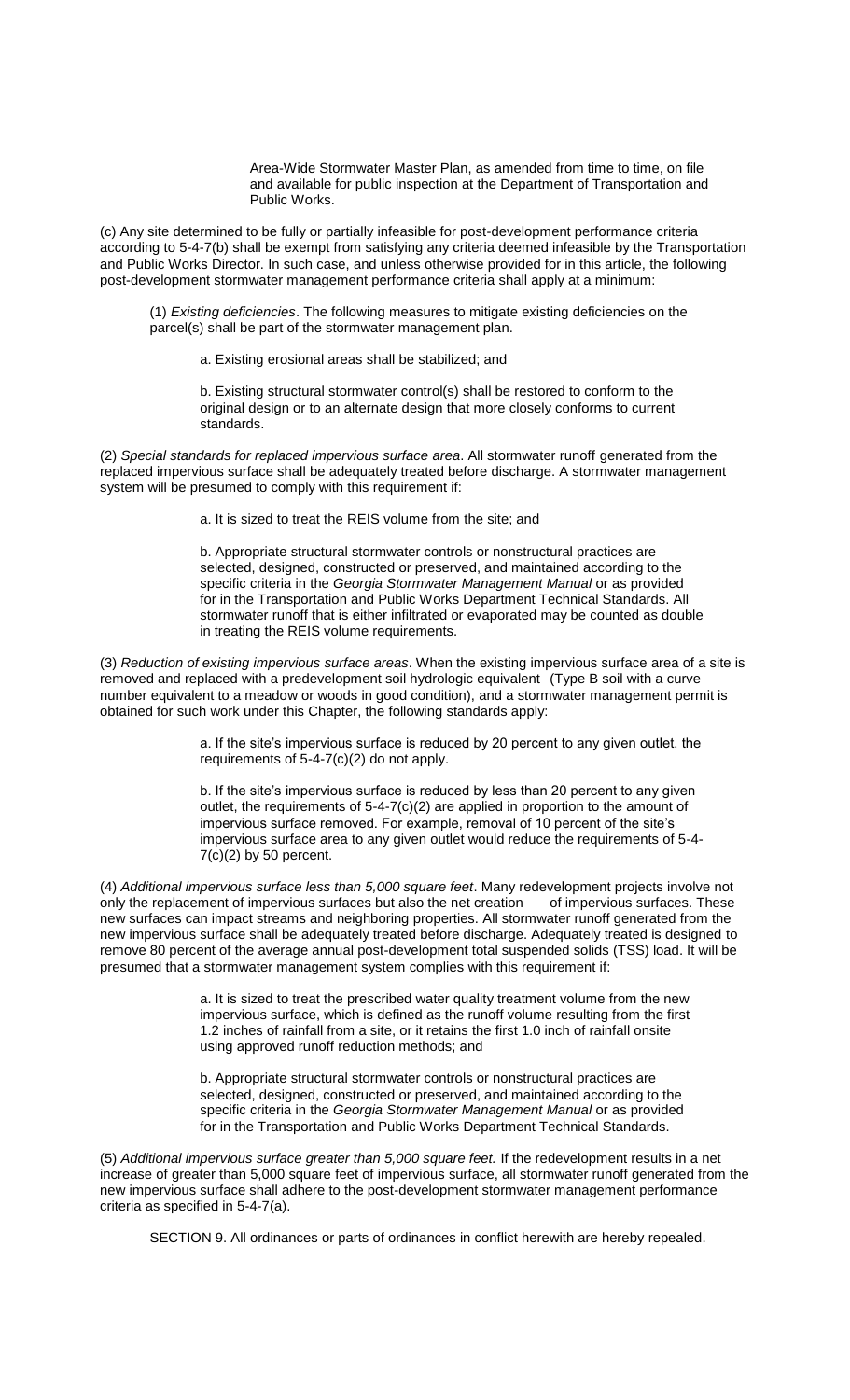A motion was made by Commissioner NeSmith, seconded by Commissioner Parker, to approve Policy/Procedure Statement PW-005 entitled Stormwater Standards for Linear Projects as shown in Attachment #1 of agenda report dated December 26, 2018 with the a change in all wording from "transportation" to "linear transportation". The motion passed by unanimous vote.

Public hearing and deliberation on recommendations from the Athens-Clarke County Planning Commission.

A public hearing was held on request of Smith Planning Group, LLC. for WRICLAY Company, LLP for rezoning from RS-5, A (Single-Family Residential, Airport Overlay District) to RS-5, A (PD) (Single-Family Residential, Airport Overlay District, Planned Development on 3.22 acres known as 250 Dublin Street. Proposed use is single-family residential. Type II

Planning Commission recommendation: Approve w/conditions (unanimous)

### Citizen input

The following citizen input was received.

- 1. Bob Smith, Smith Planning Group, representing petitioner supported.
- 2. Cooper Holmes opposed.
- 3. Diane Dunston, speaking for East Friendship Baptist Church opposed.
- 4. Stephanie Flores opposed.
- 5. Paul Prenovitz opposed
- 6. T. S. Woodward opposed.

A motion was made by Commissioner Parker, seconded by Commissioner Davenport, to adopt the following ordinance (#19-02-04) which was presented by title only. The motion passed by unanimous vote.

AN ORDINANCE TO AMEND THE CODE OF ATHENS-CLARKE COUNTY, GEORGIA WITH RESPECT TO REZONING A PARCEL OF LAND COMPRISING APPROXIMATELY 3.22 ACRES LOCATED AT 250 DUBLIN STREET FROM RS-5, A (SINGLE-FAMILY RESIDENTIAL, AIRPORT OVERLAY) TO RS-5, A (PD) (SINGLE-FAMILY RESIDENTIAL, AIRPORT OVERLAY, PLANNED DEVELOPMENT**)**; AND FOR OTHER PURPOSES.

The Commission of Athens-Clarke County, Georgia hereby ordains as follows:

SECTION 1. The map constituting the component part of the Zoning Ordinance of Athens-Clarke County, Georgia, by virtue of and in compliance with Section 9-3-3 and Section 9-3-6 thereof, is hereby amended by changing the zoning of a parcel of land comprising approximately 3.22 acres, located at 250 Dublin Street, Athens, Georgia, from RS-5, A (Single-Family Residential, Airport Overlay) to RS-5, A (PD) (Single-Family Residential, Airport Overlay, Planned Development) as shown on Attachment A hereto. Said affected parcel of land is more fully described on the master site plan entitled "Master Development Plan," said site plan having an original issue date of November 2, 2018, being last revised December 14, 2018, prepared by Charles R. Smith, registered landscape architect, designated in the lower right-hand corner as Sheet No. PD-1, and being on file and available for public inspection in the office of the Athens-Clarke County Planning Department, 120 West Dougherty Street, Athens, Georgia.

The subject parcel comprising approximately 3.22 acres is also known as parcel number 172C2 H044 on the Athens-Clarke County tax maps, being on file and available for public inspection in the office of the Athens-Clarke County Planning Department, 120 West Dougherty Street, Athens, Georgia. The date of this amendment to the Official Zoning Map of Athens-Clarke County as shown by Attachment A shall be noted on said Official Zoning Map in the office of the Clerk of Commission at 301 College Avenue, Athens, Georgia, and duly noted in the minutes of the Commission meeting.

SECTION 2. The binding master site plan associated with this ordinance and incorporated herein by reference consists of one sheet entitled "Master Development Plan," said site plan having an original issue date of November 2, 2018, being last revised December 14, 2018, prepared by Charles R. Smith, registered landscape architect, designated in the lower right-hand corner as Sheet No. PD-1, and is stamped "Binding 1-7-19." The binding tree management plan associated with this ordinance consists of one sheet entitled "Conceptual Tree Management Plan," dated November 2, 2018, prepared by Charles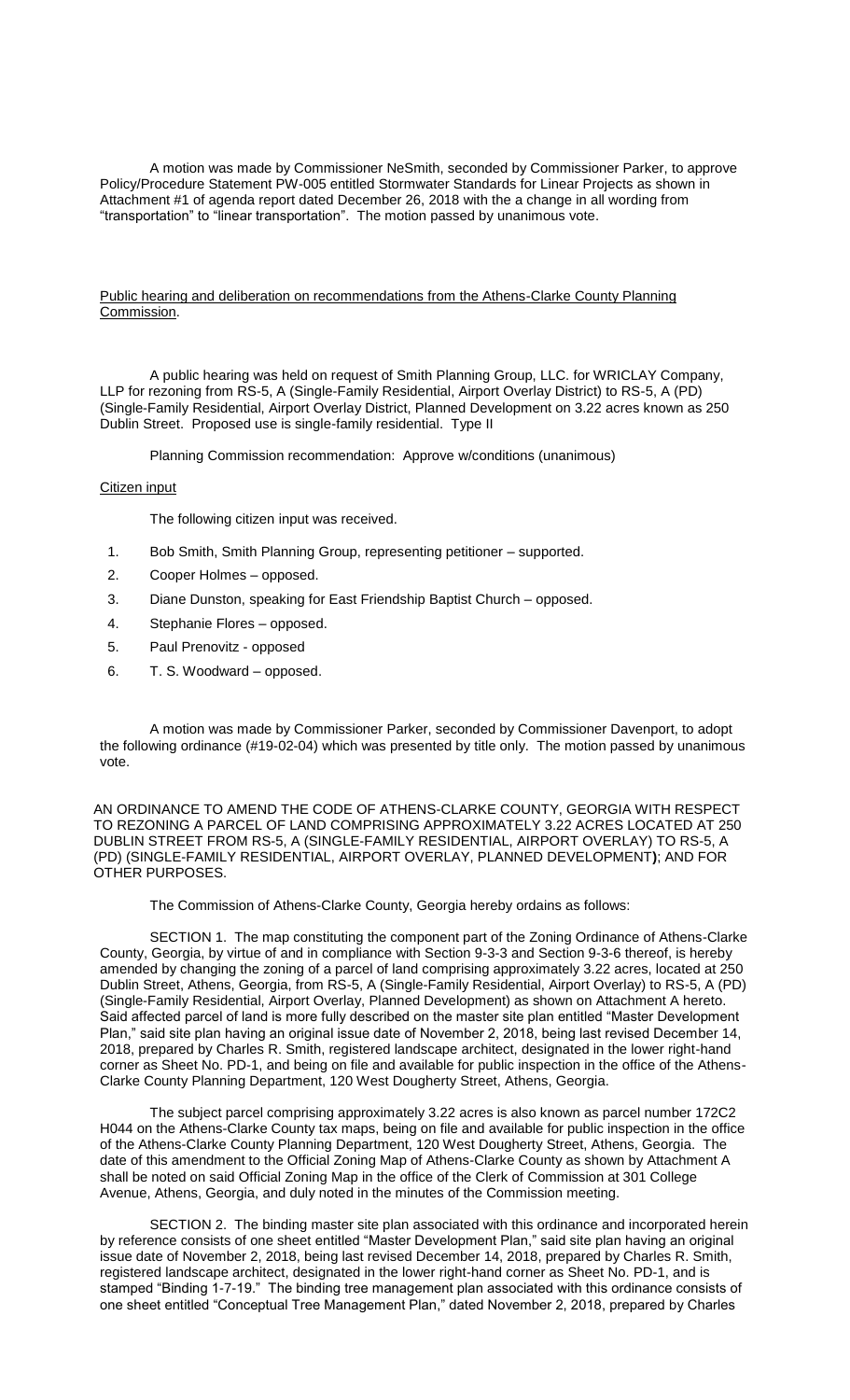R. Smith, registered landscape architect, designated in the lower right-hand corner as Sheet No. TMP-1, and is stamped "Binding 1-7-19." The binding written report associated with this ordinance and incorporated herein by reference is entitled "250 Dublin Street Planned Development Application Report," dated November 2, 2018, comprised of six pages in total, and is stamped "Binding 1-7-19." The binding master site plan, binding tree management plan, and binding written report associated with this ordinance are all on file and available for public inspection in the office of the Athens-Clarke County Planning Department, 120 West Dougherty Street, Athens, Georgia.

SECTION 3. The conditions of zoning associated with this ordinance are as follows:

- 1. The parking bays on Dublin Street shall meet all requirements of the Athens-Clarke County Transportation & Public Works Department.
- 2. The private drive within the planned development shall meet the requirements of the Athens-Clarke County Fire Marshal for driveway turn radius.

SECTION 4. All ordinances or parts of ordinances in conflict herewith are hereby repealed.

A public hearing was held on request of the Mayor and Commission of Athens-Clarke County Unified Government for Varsity Realty Company; Evelyn and Frank Gordy Family, LP; The Varsity Realty Corporation; Barbara Taylor Ezzard; Robert S. Taylor and William Maurice Taylor for rezoning from C-G (Commercial-General) and RM-1 (Mixed Density Residential) to C-G (WBS) (Commercial-General, West Broad Street Special District Overlay) and associated text amendments on 6.70 acres (14 parcels) known as 1000-1092 West Broad Street; 177-187 North Milledge Avenue; 815-883 Reese Street; 140-146 North Chase Street. Proposed use is commercial; residential. This will require an amendment to the Future Development map from Main Street Business and Traditional Neighborhood to General Business. Type I District 3

Planning Commission recommendations: Future Development Map: Approve (unanimous)<br>Rezoning/text amendments: Approve w/conditions Approve w/conditions (unanimous)

### Citizen input

There was no citizen input.

A motion was made by Commissioner Link, seconded by Commissioner NeSmith, to adopt the following ordinance (#19-02-05) which was presented by title only. The motion passed by unanimous vote.

AN ORDINANCE TO AMEND THE CODE OF ATHENS-CLARKE COUNTY, GEORGIA WITH RESPECT TO AMENDING THE OFFICIAL FUTURE DEVELOPMENT MAP OF ATHENS-CLARKE COUNTY BY CHANGING THE DESIGNATION OF FOURTEEN PARCELS OF LAND LOCATED AT 1000-1092 WEST BROAD STREET, 177-187 NORTH MILLEDGE AVENUE, 815-883 REESE STREET, AND 140-146 NORTH CHASE STREET FROM MAIN STREET BUSINESS AND TRADITIONAL NEIGHBORHOOD TO GENERAL BUSINESS; AND FOR OTHER PURPOSES.

The Commission of Athens-Clarke County, Georgia, hereby ordains as follows:

SECTION 1. The Future Development Map referred to in the Code of Athens-Clarke County, Georgia, as specifically identified in Section 9-3-3(A)(2) thereof, is hereby amended by changing the future development map designation of fourteen (14) parcels that are currently designated as either Main Street Business or Traditional Neighborhood to General Business as shown in Exhibit A, which is attached hereto and incorporated herein by reference. The subject parcels are further identified in the chart below.

| Tax Parcel No.: | <b>Street Address:</b>    |
|-----------------|---------------------------|
| 122B4 1002      | 146 North Chase Street    |
| 122B4 1003      | North Chase Street        |
| 122B4 I004      | 140 North Chase Street    |
| 122B4 I005      | 1092 West Broad Street    |
| 122B4 1006      | 1086 West Broad Street    |
| 122B4 1007      | 1076 West Broad Street    |
| 122B4 1008      | 1000 West Broad Street    |
| 122B4 I009      | 177 North Milledge Avenue |
| 122B4 1010      | 187 North Milledge Avenue |
| 122B4 I011      | 815 Reese Street          |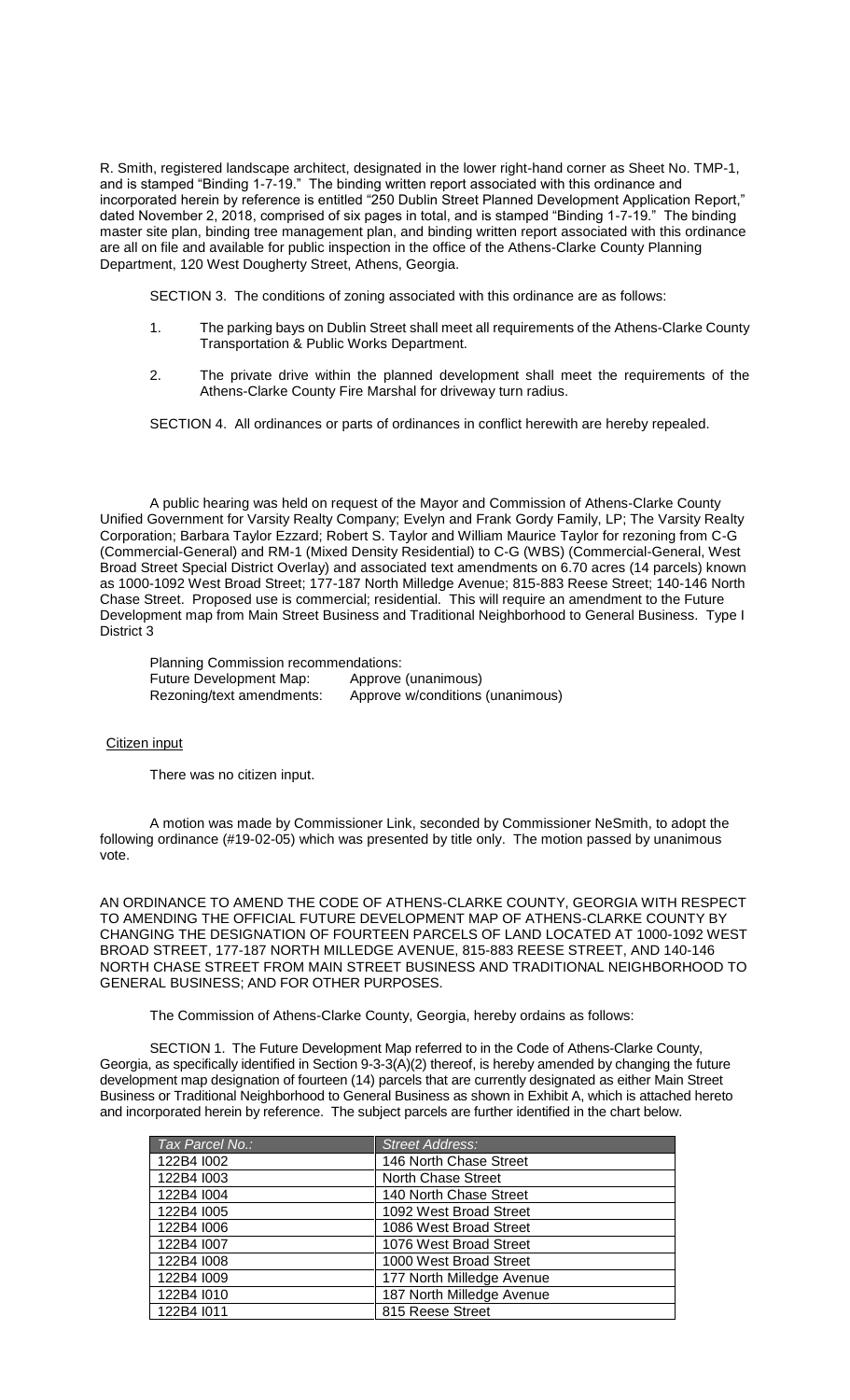| 122B4 1012 | 829 Reese Street |
|------------|------------------|
| 122B4 1013 | 835 Reese Street |
| 122B4 I014 | 853 Reese Street |
| 122B4 1015 | 883 Reese Street |

The date of this amendment to the Official Future Development Map of Athens-Clarke County as shown by Exhibit A shall be duly noted in the minutes of the Commission meeting. The Official Future Development Map and Exhibit A hereto are available for inspection in the office of the Clerk of Commission, 301 College Avenue, Athens, Georgia.

SECTION 2. All ordinances or parts of ordinances in conflict herewith are hereby repealed.

A motion was made by Commissioner Link, seconded by Commissioner NeSmith, to adopt the following ordinance (#19-02-06) which was presented by title only. The motion passed by unanimous vote.

AN ORDINANCE TO AMEND THE CODE OF ATHENS-CLARKE COUNTY, GEORGIA WITH RESPECT TO CREATION OF THE WEST BROAD STREET SPECIAL DISTRICT OVERLAY AND REZONING FOURTEEN PARCELS OF LAND TOTALING APPROXIMATELY 6.70 ACRES LOCATED AT 1000-1092 WEST BROAD STREET, 177-187 NORTH MILLEDGE AVENUE, 815-883 REESE STREET, AND 140- 146 NORTH CHASE STREET FROM C-G (COMMERCIAL-GENERAL) AND RM-1 (MIXED DENSITY RESIDENTIAL) TO C-G (WBS) (COMMERCIAL-GENERAL, WEST BROAD STREET SPECIAL DISTRICT OVERLAY); AND FOR OTHER PURPOSES.

The Commission of Athens-Clarke County, Georgia hereby ordains as follows:

SECTION 1. Section 9-3-2 of the Code of Athens-Clarke County, Georgia, entitled "*Classification of Districts*," is hereby amended by adding to the chart contained therein under the heading entitled "*Special District Overlay*" a new overlay district called "West Broad Street" and the abbreviated designation "WBS," so that the portion of the chart under said heading now reads as follows:

| <b>Special District Overlay</b>          |             |
|------------------------------------------|-------------|
| <b>Gaines School Road Corridor</b>       | <b>GSRC</b> |
| Milledge Avenue Corridor                 | <b>MAC</b>  |
| <b>Mixed Density Residential Limited</b> | RM-LTD      |
| <b>West Broad Street</b>                 | <b>WBS</b>  |
| 78/316                                   | 78/316      |

SECTION 2. Chapter 9-12 of the Code of Athens-Clarke County, Georgia, entitled "*Special District Overlays*," is hereby amended by adding thereto a new Section 9-12-8, which shall be entitled "*West Broad Street Special District Overlay*." The text of said section shall read as follows:

Sec. 9-12-8. - West Broad Street Special District Overlay.

- A. Purpose and intent. The purpose of the West Broad Street Special District Overlay is to address issues of public safety, health, and general welfare, including controlling the visual and architectural character of the West Broad Street Special District Overlay. The use of design requirements will help to ensure that new development is visually and functionally compatible with the unique character of the transition area containing commercial, residential and institutional uses.
	- B. Boundaries.The West Broad Street Special District Overlay (WBS) boundaries include those properties within the block surrounded by West Broad Street, North Milledge Avenue, Reese Street, and North Chase Street. The boundaries of this special district overlay are specifically designated on the Official Zoning Map of Athens-Clarke County, Georgia, as shown on Attachment A hereto. The Official Zoning Map of Athens-Clarke County, constituting the component part of the zoning ordinance of Athens-Clarke County, Georgia, by virtue of and in compliance with section 9-3-3 and section 9-3-7 thereof, is hereby amended by adding the WBS (West Broad Street Special District Overlay) as a zoning district to the legend of said map, as shown on Attachment A hereto. The date of this amendment to the Official Zoning Map of Athens-Clarke County as shown by Attachment A shall be noted on said Official Zoning Map in the office of the Clerk of Commission office and shall be duly noted in the appropriate minutes of the Mayor and Commission.
- C. Unless specifically addressed by this section, the uses and standards established by the underlying C-G (Commercial-General) zoning district shall be in effect. In any case where the provisions of the West Broad Street Special District Overlay conflict with those of the underlying zoning district or with other provisions of this title, the standards and requirements of this overlay district shall govern. Unless specifically addressed by the West Broad Street Special District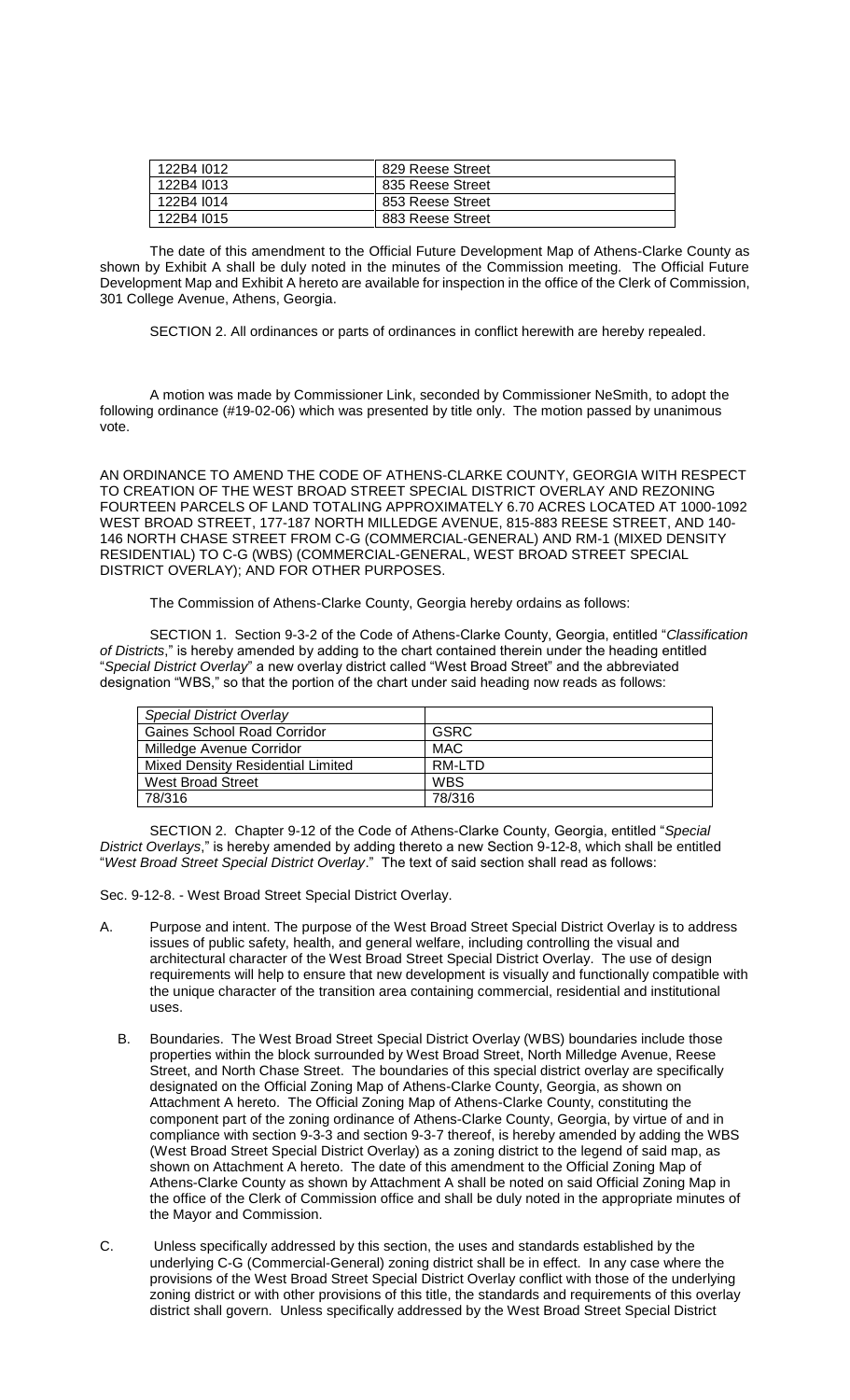Overlay ordinance, the uses and standards established by Title 9 of the Code of Athens-Clarke County, Georgia as of the date of adoption of the West Broad Street Special District Overlay shall remain in effect, regardless of subsequent amendments to the same.

- D. Uses. Uses are permitted according to the use table in Section 9-10-2, except for the following additional prohibited uses:
	- (1) quick vehicle servicing (2) vehicle repair (3) auto and RV sales (4) distribution center (5) self-service storage (6) construction materials sales (7) kennels (8) mortuary
- E. Residential density. The maximum residential density shall be 50 bedrooms per gross acre.
- F. Minimum building setbacks. The required minimum building setbacks shall be according to Section 9-10-3, with the following exceptions:
	- 1. The minimum building setback for North Milledge Avenue shall be 15 feet, and the minimum building setback on the segment of North Chase Street that begins 150 from the intersection with West Broad Street and extends in a northerly direction to the intersection of Reese Street shall be 15 feet.
	- 2. One foot of setback shall be provided for each foot of true elevation height of a vertical plane facing Reese Street.
- G. Building height. The maximum building height shall be 65 feet, with the following exceptions:
	- 1. Within 50 feet of North Milledge Avenue the maximum building height shall be 40 feet, and within 50 feet of the segment of North Chase Street that begins 150 feet northerly of its intersection with West Broad Street and extends in a northerly direction to the intersection of Reese Street, the maximum building height shall be 40 feet.
	- 2. Within 50 feet of Reese Street the maximum building height shall be 30 feet.
- H. Access. Vehicular access to Reese Street shall be restricted to residential, office, and institutional uses.
- I. Buffer. Whenever any nonresidential use abuts a residential use on a separate parcel, a vegetative buffer at least 20 feet wide, densely planted per the specifications of Section 9-15-3(A)(2), shall be provided.
- J. Parking structure. No more than 10% of a parking structure's exterior wall surface visible from a public right-of-way, singularly or in combination, may be of plaster, stucco, exposed concrete, or metal sheet siding. Plain concrete block, synthetic stucco, mirror glass, and glass with less than 60% VLT (Visual Light Transmission) are prohibited exterior building materials. Any ground-floor parking visible from any public right-of-way shall be screened from the street by a combination of evergreen plant material and trees to be approved by the Planning Director.
- K. Multifamily standards.
	- 1. Ground-floor dwellings shall only be permitted within 100 feet of Reese Street.
	- 2. Multifamily dwellings shall have no more than two full baths per dwelling.
	- 3. Multifamily dwellings shall have a maximum of two-and-one-half parking spaces per dwelling.

SECTION 3. The Official Zoning Map of Athens-Clarke County, Georgia, as referenced in Section 9-3-3 of the Code of Athens-Clarke County, Georgia, is hereby amended by adding to the legend thereto the West Broad Street Special District Overlay (abbreviated "WBS") and rezoning fourteen parcels of land totaling approximately 6.70 acres from C-G (Commercial-General) and RM-1 (Mixed Density Residential) to C-G (WBS) (Commercial-General, West Broad Street Special District Overlay) as shown on Attachment A hereto, which is incorporated herein by reference. The affected parcels are further identified in the chart below.

| Tax Parcel No.: | Street Address:        |
|-----------------|------------------------|
| 122B4 I002      | 146 North Chase Street |
| 122B4 1003      | North Chase Street     |
| 122B4 I004      | 140 North Chase Street |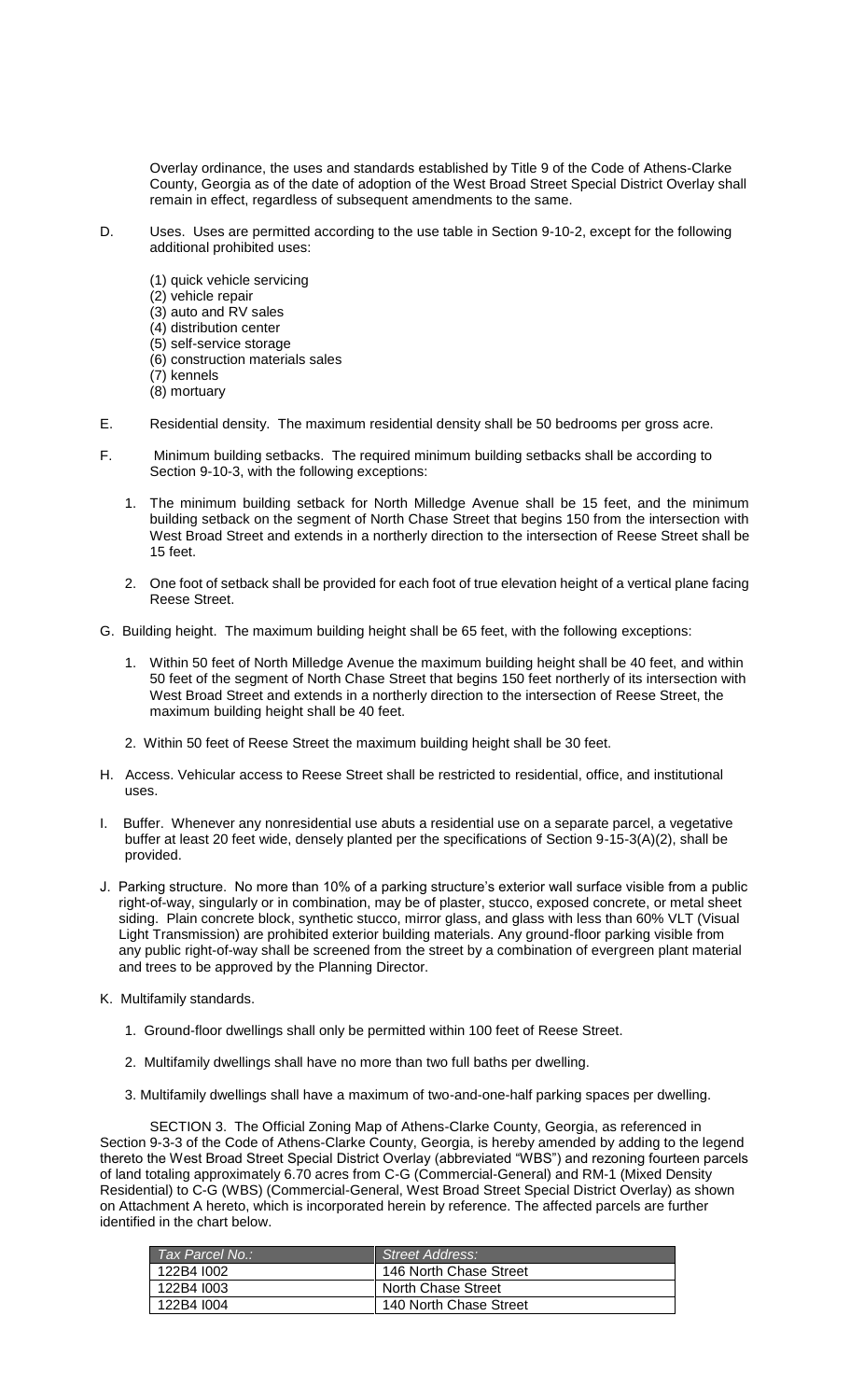| 122B4 1005 | 1092 West Broad Street    |
|------------|---------------------------|
| 122B4 1006 | 1086 West Broad Street    |
| 122B4 I007 | 1076 West Broad Street    |
| 122B4 1008 | 1000 West Broad Street    |
| 122B4 1009 | 177 North Milledge Avenue |
| 122B4 1010 | 187 North Milledge Avenue |
| 122B4 1011 | 815 Reese Street          |
| 122B4 1012 | 829 Reese Street          |
| 122B4 1013 | 835 Reese Street          |
| 122B4 I014 | 853 Reese Street          |
| 122B4 1015 | 883 Reese Street          |

SECTION 4. All ordinances or parts of ordinances in conflict herewith are hereby repealed.

A public hearing was held on request of Josh Koons/Koons Environmental Design, Inc. for Charles and Kjirsten Ogburn for rezoning from E-I (Employment-Industrial) and RS-8 (Single-Family Residential) to E-O (PD) (Employment-Office, Planned Development) and RS-8(PD) (Single-family Residential, Planned Development) on 0.659 acres known as 0/298 Seminole Avenue and 190 Nantahala Avenue. Proposed use is office and single-family dwelling. Type II

Planning Commission recommendation: Approve w/conditions (unanimous)

#### Citizen input

There was no citizen input.

A motion was made by Commissioner Link, seconded by Commissioner Parker, to adopt the following ordinance (#19-02-07) which was presented by title only. The motion passed by unanimous vote.

AN ORDINANCE TO AMEND THE CODE OF ATHENS-CLARKE COUNTY, GEORGIA WITH RESPECT TO REZONING THREE PARCELS OF LAND TOTALING APPROXIMATELY 0.659 ACRES LOCATED AT 0 SEMINOLE AVENUE, 298 SEMINOLE AVENUE, AND PART OF 190 NANTAHALA AVENUE FROM E-I (EMPLOYMENT-INDUSTRIAL) AND RS-8 (SINGLE-FAMILY RESIDENTIAL) TO E-O/RS-8 (PD) (EMPLOYMENT OFFICE/SINGLE-FAMILY RESIDENTIAL, PLANNED DEVELOPMENT) AND FOR OTHER PURPOSES.

The Commission of Athens-Clarke County, Georgia hereby ordains as follows:

SECTION 1. The map constituting the component part of the Zoning Ordinance of Athens-Clarke County, Georgia, by virtue of and in compliance with Section 9-3-3 and Section 9-3-6 thereof, is hereby amended by changing the zoning of three parcels of land totaling approximately 0.659 acres, located at 0 Seminole Avenue, 298 Seminole Avenue, and part of 190 Nantahala Avenue, Athens, Georgia, from E-I (Employment-Industrial) and RS-8 (Single-Family Residential) to E-O/RS-8 (PD) (Employment-Office/Single-Family Residential, Planned Development) as shown on Attachment A hereto. Said affected parcel of land is more fully described on the boundary survey entitled "Boundary Survey for Charles Lawton Ogburn, II a/k/a Charles L. Ogburn & Kirsten A. Ogburn," said boundary survey being dated December 3, 2018, prepared by Ray N. Woods, registered land surveyor, and being on file and available for public inspection in the office of the Athens-Clarke County Planning Department, 120 West Dougherty Street, Athens, Georgia.

The subject parcels totaling approximately 0.659 acres are also known as parcel numbers 163C1 J006A, 163C1 J006B, and 163C1 J001 (portion of 190 Nantahala Avenue) on the Athens-Clarke County tax maps, being on file and available for public inspection in the office of the Athens-Clarke County Planning Department, 120 West Dougherty Street, Athens, Georgia. The date of this amendment to the Official Zoning Map of Athens-Clarke County as shown by Attachment A shall be noted on said Official Zoning Map in the office of the Clerk of Commission at 301 College Avenue, Athens, Georgia, and duly noted in the minutes of the Commission meeting.

SECTION 2. The binding master site plan associated with this ordinance and incorporated herein by reference consists of two sheets. The first sheet is entitled "Master PD Site Plan," dated September 28, 2018, last revised November 30, 2018, designated in the lower right-hand corner as Sheet No. C-100, prepared by Joshua H. Koons, registered landscape architect, and stamped "Binding 1-7-19." The second sheet of the binding master site plan is entitled "Contextual Site Plan," dated November 30, 2018, designated in the lower right-hand corner as Sheet No. C-101, prepared by Joshua H. Koons, registered landscape architect, and stamped "Binding 1-7-19." The binding written report associated with this ordinance and incorporated herein by reference is entitled "0/298 Seminole Avenue Planned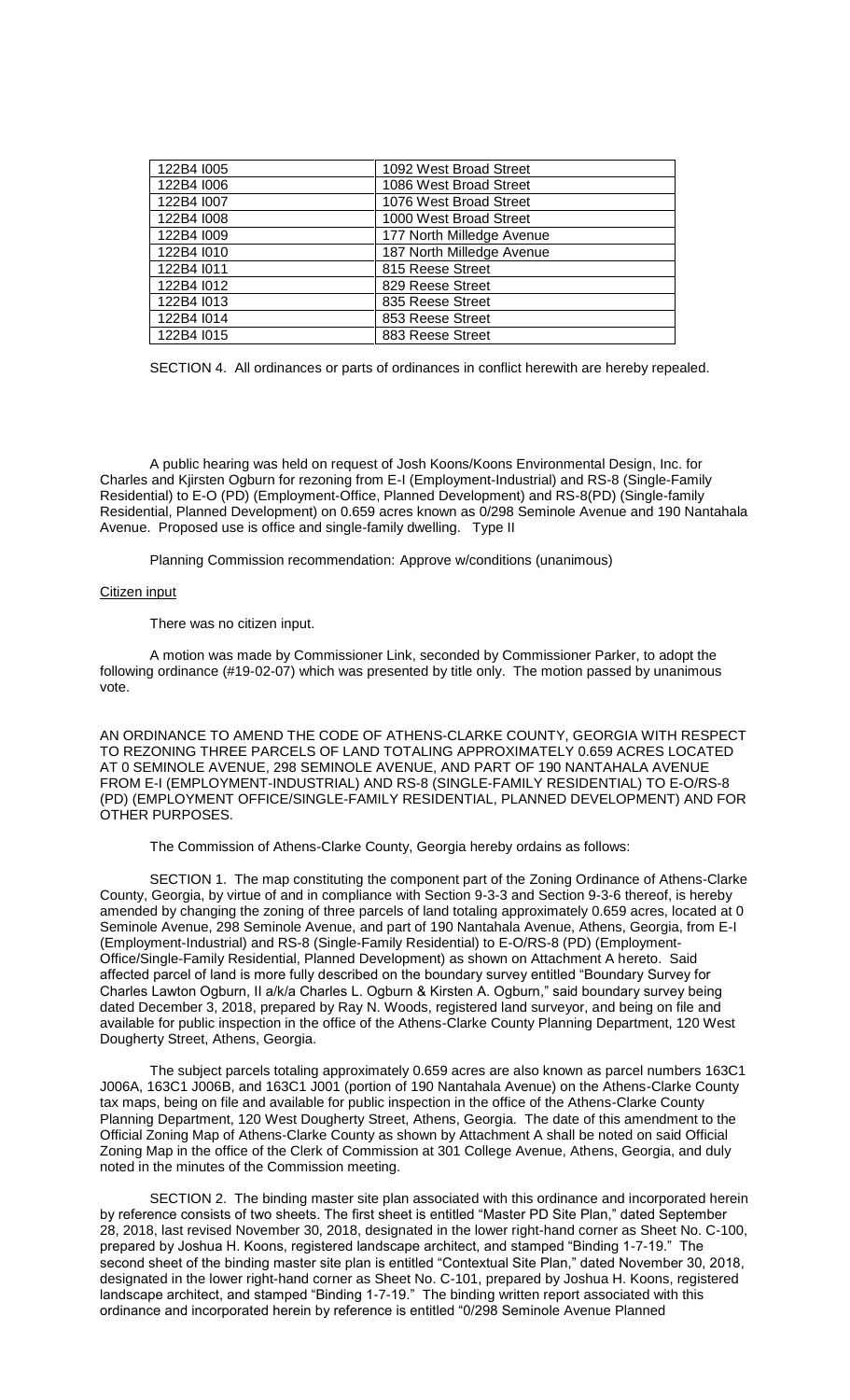Development Application Report," dated November 30, 2018, comprised of fourteen pages in total, and is stamped "Binding 1-7-19."

The binding master site plan and binding written report associated with this ordinance are on file and available for public inspection in the office of the Athens-Clarke County Planning Department, 120 West Dougherty Street, Athens, Georgia.

SECTION 3. The conditions of zoning associated with this ordinance are as follows:

- 1. The applicant shall submit a revised site plan incorporating the ten-foot strip into the planned development, which shall include the proper metes and bounds and confirm the total acreage for the planned development. The applicant must submit such revised site plan prior to any permitting.
- 2. A plat combining the subject parcels shall be approved and recorded prior to the issuance of any development permits.
- 3. Because of the access and parking limitations to the planned development, the uses shall be restricted to a single-family dwelling and professional services and office uses as per the site plan.
- 4. The subject property shall comply with the single-family dwelling restrictions set forth in Section 9- 15-18(B) of the Code of Athens-Clarke County, Georgia.
- 5. The applicant shall cause the existing driveways and aprons on the planned development to comply with the current requirements of the Code of Athens-Clarke County, Georgia, including, but not necessarily limited to, Section 9-15-13 thereof, and any currently-applicable technical standards.
- 6. The applicant shall cause a stabilized gravel parking section detail to be submitted to the appropriate Athens-Clarke County staff for review and approval prior to permitting.
- 7. The architectural elevations and site improvements for the portion of the planned development within the Boulevard Historic District shall be subject to review and approval for a Certificate of Appropriateness as set forth in Chapter 8-5 of the Code of Athens-Clarke County, Georgia. Any modifications that result in a smaller footprint or elevation changes required for the approval of a Certificate of Appropriateness shall not require a planned development amendment.

SECTION 4. All ordinances or parts of ordinances in conflict herewith are hereby repealed.

A public hearing was held on request of Ed Lane/Smith Planning Group for Betty Ann Barnett for rezoning from C-N (Commercial-Neighborhood) to RM-2 (Mixed Density Residential) on 2.547 acres known as 137 Berlin Street. Proposed use is multifamily residential. Type II

Planning Commission recommendation: Approve (unanimous)

## Citizen input

The following citizen input was received.

- 1. Bob Smith, Smith Planning Group, representing petitioner supported.
- 2. Betty Ann Barnett, petitioner supported.

A motion was made by Commissioner Parker, seconded by Commissioner NeSmith, to adopt the following ordinance (#19-02-08) which was presented by title only. The motion passed by unanimous vote.

AN ORDINANCE TO AMEND THE CODE OF ATHENS-CLARKE COUNTY, GEORGIA, WITH RESPECT TO REZONING A PARCEL OF LAND COMPRISING APPROXIMATELY 2.547 ACRES LOCATED AT 137 BERLIN STREET FROM C-N (COMMERCIAL-NEIGHBORHOOD) TO RM-2 (MIXED DENSITY RESIDENTIAL); AND FOR OTHER PURPOSES.

The Commission of Athens-Clarke County, Georgia hereby ordains as follows: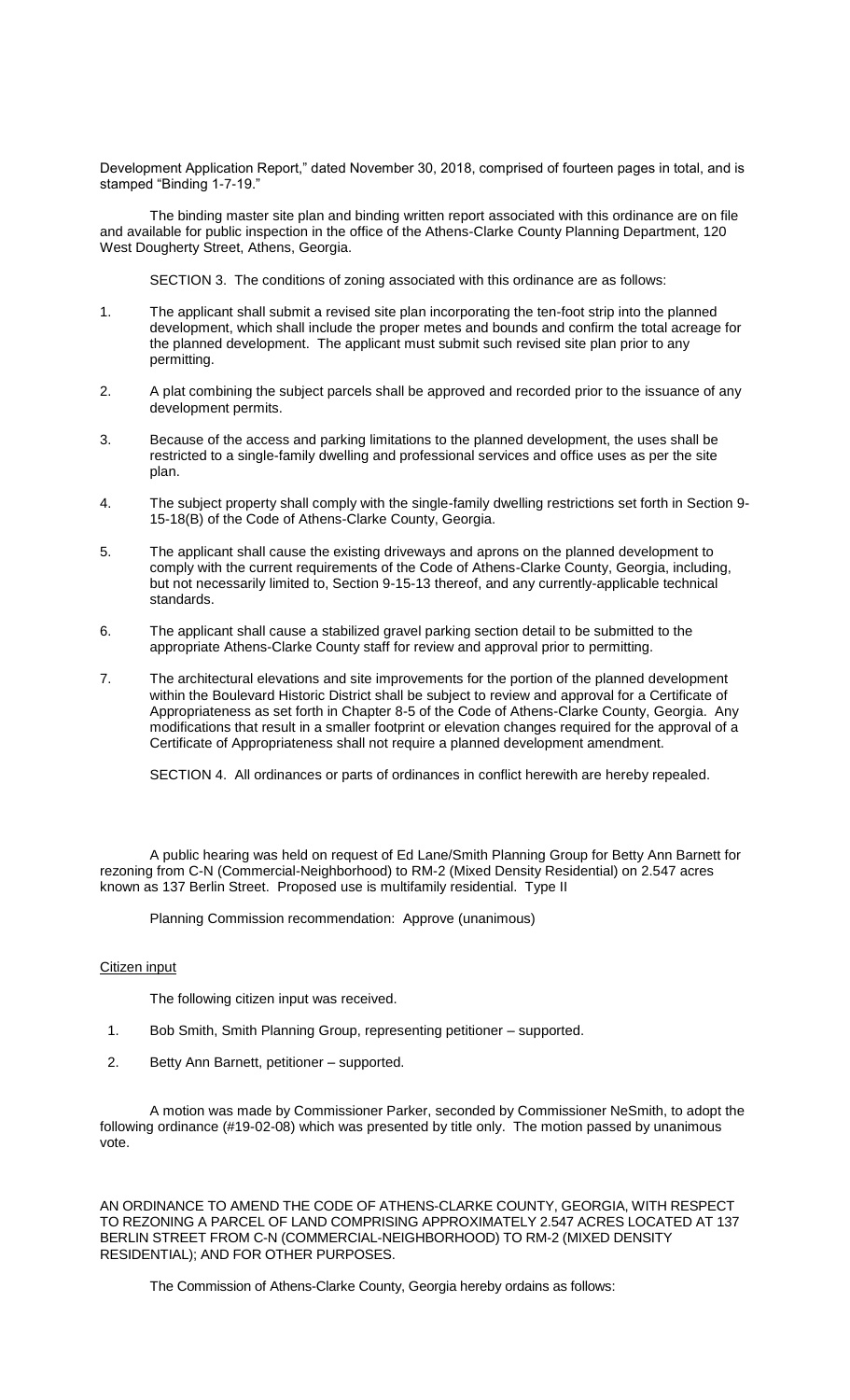SECTION 1. The map constituting the component part of the Zoning Ordinance of Athens-Clarke County, Georgia, by virtue of and in compliance with Sections 9-3-3 and 9-3-6 thereof, is hereby amended by changing the zoning of a parcel of land comprising approximately 2.547 acres located at 137 Berlin Street, Athens, Georgia from C-N (Commercial-Neighborhood) to RM-2 (Mixed Density Residential).

Said parcel is more particularly described according to that certain document entitled "Boundary & Topographic Survey for Chase Lawrence" dated August 2, 2018, made by Brett J. Chandler, Georgia registered land surveyor, and being on file and available for public inspection in the office of the Athens-Clarke County Planning Department, 120 West Dougherty Street, Athens, Georgia. Said parcel is also known as parcel number 163D2 C001 on the Athens-Clarke County tax maps being on file and available for public inspection in the office of the Athens-Clarke County Planning Department, 120 West Dougherty Street, Athens, Georgia. The date of this amendment to the Official Zoning Map of Athens-Clarke County as shown by Attachment A shall be noted on said Official Zoning Map in the office of the Clerk of Commission, 301 College Avenue, Athens, Georgia, and duly noted in the minutes of the Commission meeting.

SECTION 2. All ordinances or parts of ordinances in conflict herewith are hereby repealed.

A public hearing was held on request of Joseph Bates/Smith Planning Group for Levin MacDougald for rezoning from C-N (Commercial-Neighborhood) to RM-2 (Mixed Density Residential) on 0.97 acres known as 217 North Avenue. Proposed use is multifamily residential. Type II

Planning Commission recommendation: Approve (unanimous)

#### Citizen input

The following citizen input was received.

1. Bob Smith, Smith Planning Group representing petitioner – supported.

A motion was made by Commissioner Thornton, seconded by Commissioner NeSmith, to adopt the following ordinance (#19-02-09) which was presented by title only. The motion passed by unanimous vote.

AN ORDINANCE TO AMEND THE CODE OF ATHENS-CLARKE COUNTY, GEORGIA, WITH RESPECT TO REZONING A PARCEL OF LAND COMPRISING APPROXIMATELY 0.97 ACRES LOCATED AT 217 NORTH AVENUE FROM C-N (COMMERCIAL-NEIGHBORHOOD) TO RM-2 (MIXED DENSITY RESIDENTIAL); AND FOR OTHER PURPOSES.

The Commission of Athens-Clarke County, Georgia hereby ordains as follows:

SECTION 1. The map constituting the component part of the Zoning Ordinance of Athens-Clarke County, Georgia, by virtue of and in compliance with Sections 9-3-3 and 9-3-6 thereof, is hereby amended by changing the zoning of a parcel of land comprising approximately 0.97 acres located at 217 North Avenue, Athens, Georgia from C-N (Commercial-Neighborhood) to RM-2 (Mixed Density Residential).

Said parcel is more particularly described according to that certain document entitled "Survey for Levin MacDougald," dated January 18, 2018, made by Ben McLeroy, Georgia registered land surveyor, and being on file and available for public inspection in the office of the Athens-Clarke County Planning Department, 120 West Dougherty Street, Athens, Georgia. Said parcel is also known as parcel number 163B4 A001 on the Athens-Clarke County tax maps being on file and available for public inspection in the office of the Athens-Clarke County Planning Department, 120 West Dougherty Street, Athens, Georgia. The date of this amendment to the Official Zoning Map of Athens-Clarke County as shown by Attachment A shall be noted on said Official Zoning Map in the office of the Clerk of Commission, 301 College Avenue, Athens, Georgia, and duly noted in the minutes of the Commission meeting.

SECTION 2. All ordinances or parts of ordinances in conflict herewith are hereby repealed.

Citizen input on items other than those listed on this agenda

The following citizen input was received.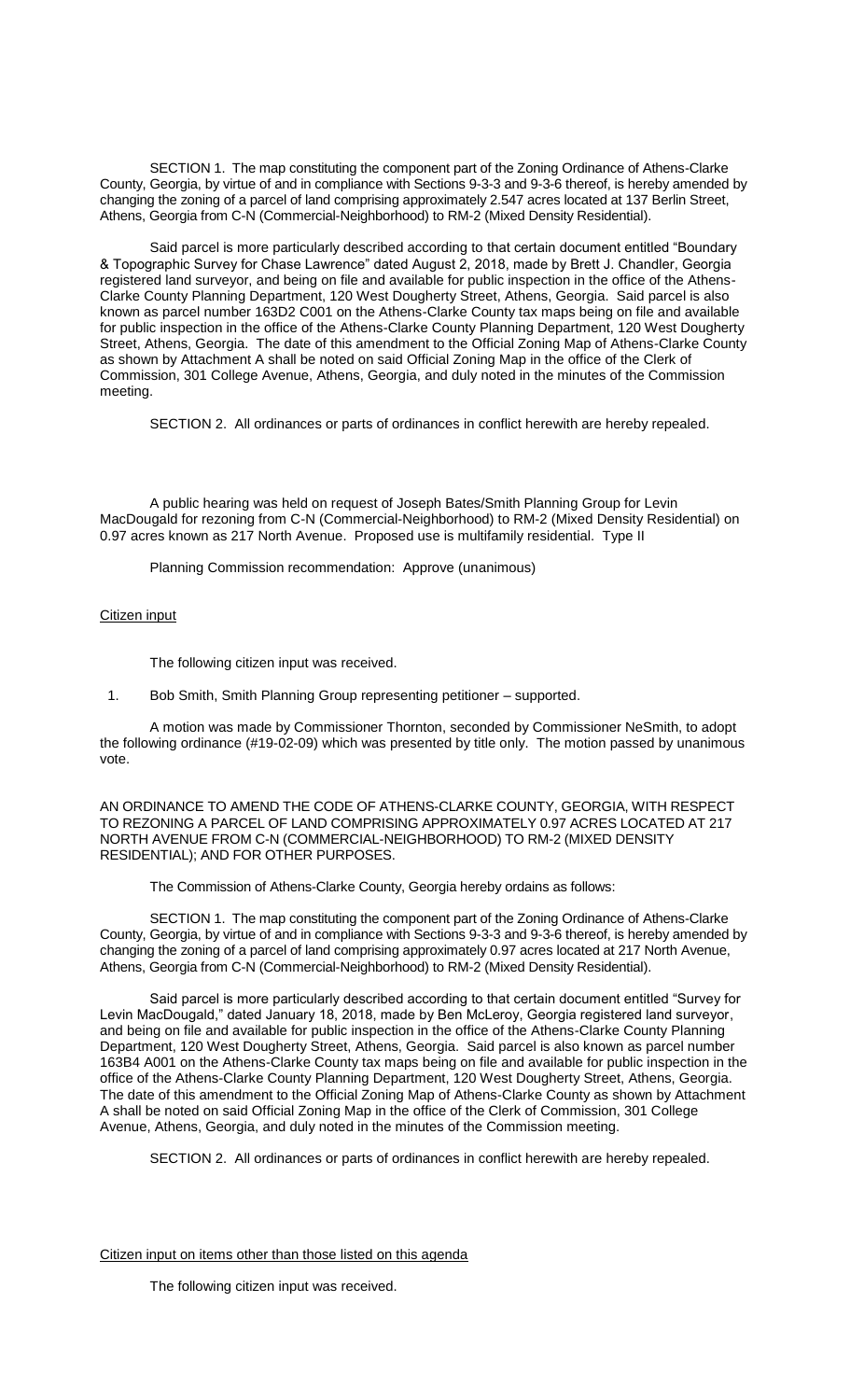- 1. Paula Loniak supported tiny houses.
- 2. April Brown recent moratorium on downtown area was mishandled.
- 3. Dennis Holmes concerned about general welfare.
- 4. Chris Dowd supported fare free transit.
- 5. Sam Raffell concerned about EMS service.
- 6. Diane Dunston concerned about East Athens crime
- 7. Michael Smith SPLOST 2020 program will need diversity.
- 8. Rod Callaway supported free after school program.
- 9. Claire Bolton expand neighborhood notification initiative.
- 10. Rochelle Barry concerned about displacement of low income citizens.
- 11. Stephanie Flores concerned about displacement.

Commissioner Edwards exited the chamber at 7:55 p.m. and returned at 7:57 p.m.

### FROM MAYOR GIRTZ:

- 1. Announced a proclamation will be issued to Whitehead Road Elementary School Safety Patrols recognizing participation in the Adopt-A-Highway Program.
- 2. Reminded everyone of the planning retreat Friday, February 8, 9:00 a.m., at the Lyndon House Arts Center community room.
- 3. Announced the following mayor/commissioner appointments.

| <b>Community Tree Council liaison</b>           | Edwards                                                |
|-------------------------------------------------|--------------------------------------------------------|
| Lexington Road Study Sub-committee              | Herod, Davenport                                       |
| Atlanta Highway Study Sub-committee             | <b>NeSmith</b>                                         |
| ACTION, Inc.                                    | Girtz                                                  |
| Board of Health                                 | Wright (mayor's appointee),<br>Link (mayor's designee) |
| Board of Education ESPLOST Oversight Committee  | Wright                                                 |
| Joint Solid Waste Coordinating Committee        | Davenport, Girtz                                       |
| Keep ACC Beautiful liaison                      | Wright                                                 |
| NE GA Regional Solid Waste Management Authority | Davenport                                              |
| <b>Pension Board</b>                            | Hamby                                                  |
| Solid Waste Citizens Advisory Committee         | Davenport, Herod                                       |
| <b>Upper Oconee Water Basin Authority</b>       | Herod                                                  |
| Advantage Behavioral Board                      | <b>NeSmith</b>                                         |
| Revolving Loan Fund                             | Thornton                                               |
| Downtown Master Plan subcommittee               | Edwards (chair), Link, Parker, Girtz                   |
| Georgia Initiative for Community Housing (GICH) | Girtz, Denson                                          |
| Envision Athens IOC                             | Girtz, Denson, Parker                                  |

Assistant Manager Hiss thanked former Manager Alan Reddish, current Manager Blaine Williams, former Mayor Nancy Denson, and current Mayor Kelly Girtz for giving him the opportunity to serve Athens-Clarke County the last five years. He expressed appreciation to Manager's Office Executive Assistant Cynthia Lambright and commended the management team and staff for the overall great service all Athens-Clarke County employees provide to the citizens.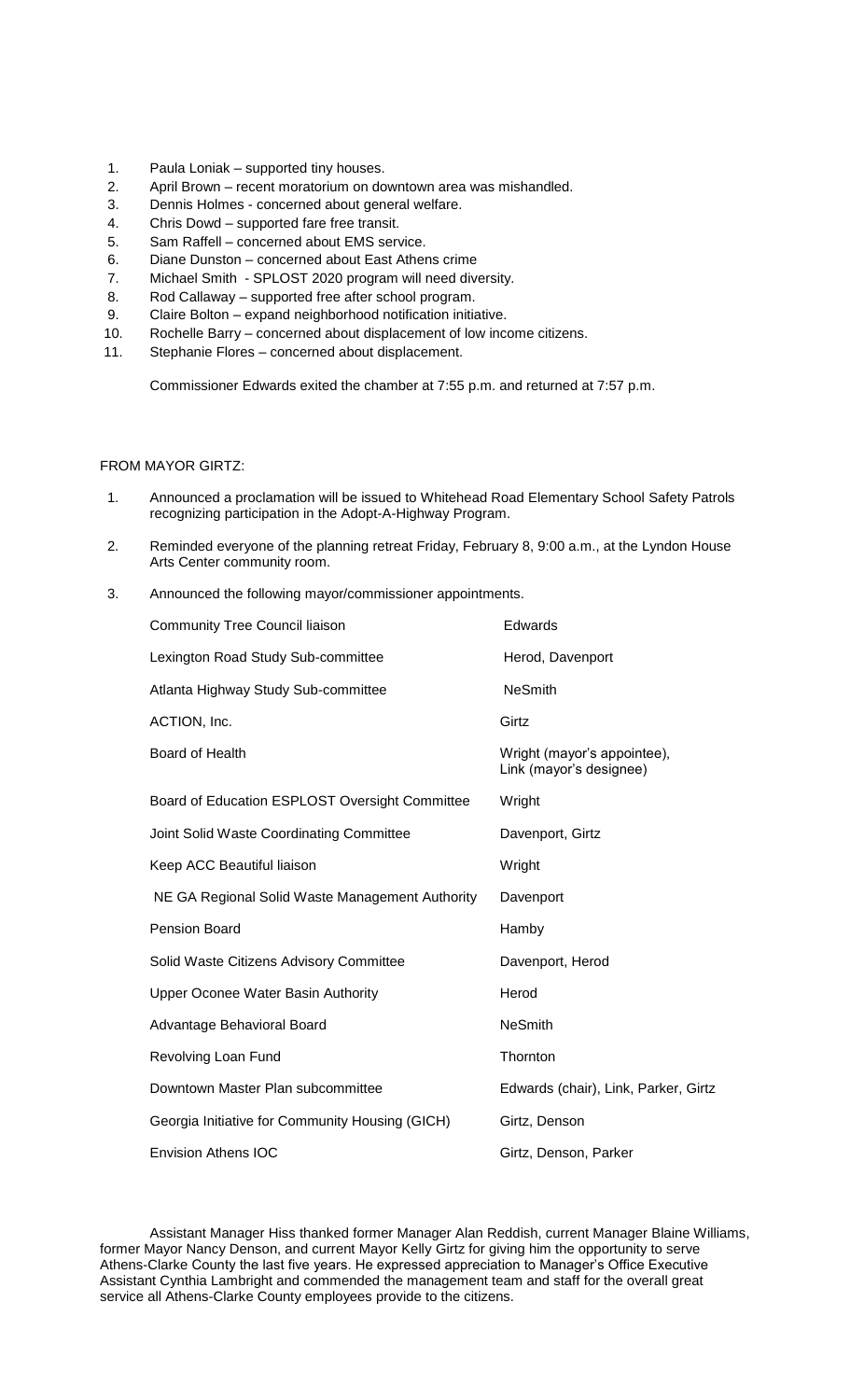Manager Williams thanked Assistant Manager Hiss for his service and wished him well as he relocates to Bedford County, Virginia.

Mayor Girtz and Commissioners expressed appreciation to Assistant Manager Hiss for his service to Athens-Clarke County.

## FROM MANAGER WILLIAMS:

1. Received for information was a report of contract awards in excess of \$10,000 for December, 2018.

## FROM COMMISSIONER DAVENPORT:

- 1. Thanked Shemekia Armstrong, Laura Welch, Steve Davis, Jack Haggard, and Jill Bailey for their assistance.
- 2. Announced a branch library has been opened in Winterville and thanked library staff for their assistance.
- 3. Encouraged everyone to participate in the litter survey.
- 4. Supported tiny houses.
- 5. Supported Grand Slam program.
- 6. Supported review of inmate labor.

## FROM COMMISSIONER PARKER:

1. Supported youth development programs.

## FROM COMMISSIONER LINK:

- 1. Thanked Mayor Girtz for signing 100% renewable energy pledge and supported the program.
- 2. Supported development of policies and procedures for affordable housing.

### FOM COMMISSIONER WRIGHT:

1. Expressed appreciation for the award of a Strategies for Youth grant.

## FROM COMMISSIONER DENSON:

- 1. Expressed appreciation to citizens who gave input.
- 2. Supported review of inmate labor.
- 3. Supported fare free public transit.

### FROM COMMISSIONER NESMITH:

- 1. Supported affordable housing.
- 2. Thanked Central Services Department for quick response on his request for right-of-way maintenance.

# FROM COMMISSIONER EDWARDS:

1. Thanked management for quickly responding to his requests.